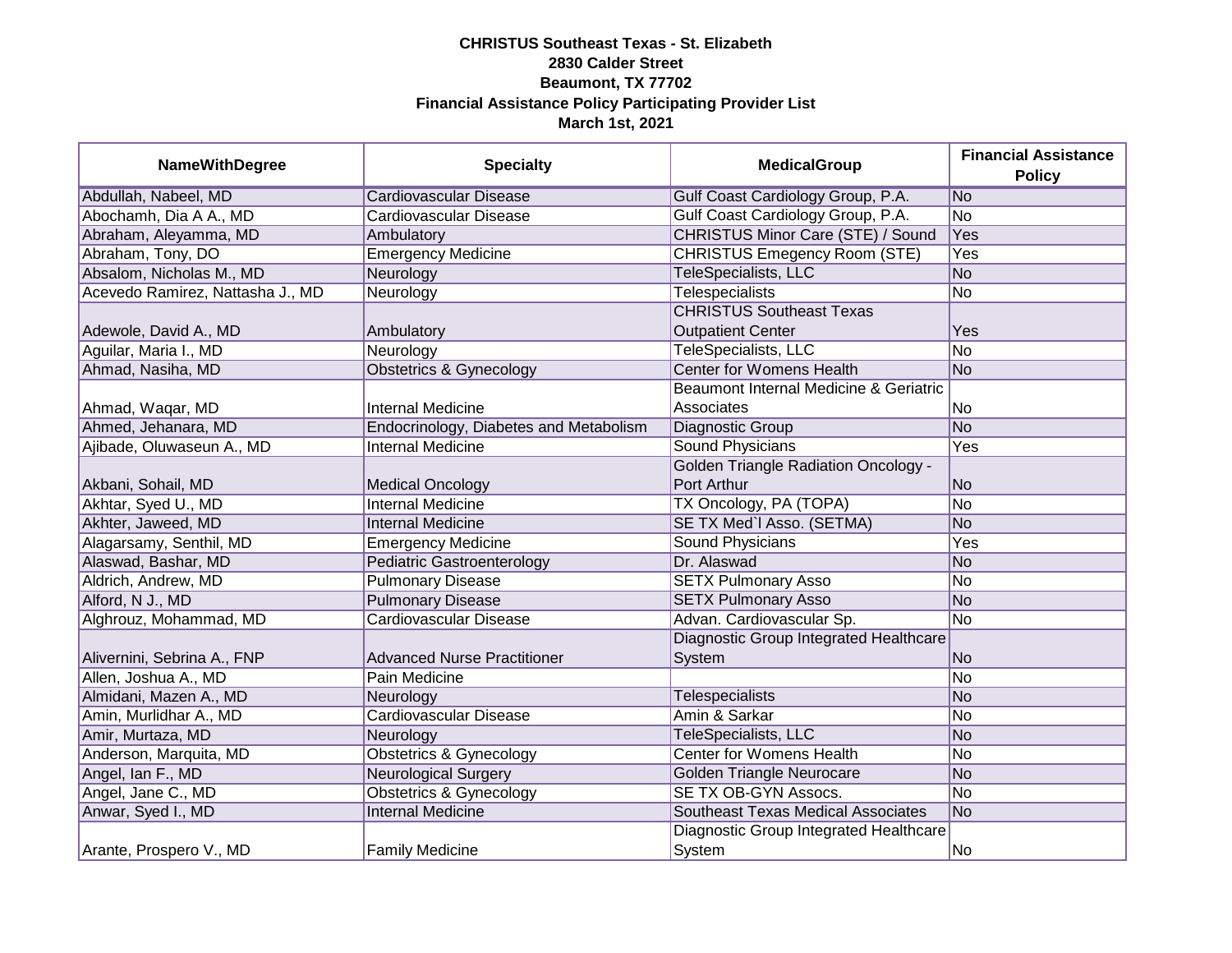|                                |                                        | Diagnostic Group Integrated Healthcare     |                |
|--------------------------------|----------------------------------------|--------------------------------------------|----------------|
| Arfeen, Qamar U., MD           | <b>Pulmonary Disease</b>               | System                                     | N <sub>o</sub> |
| Arnaud, Sheila K., APRN        | Allied Health Professional (Archived)  | Center for Health management               | N <sub>o</sub> |
| Ashfaq, Shah M., MD            | <b>Emergency Medicine</b>              | <b>CHRISTUS Emergency Room (STE)</b>       | Yes            |
|                                |                                        | <b>Greater Beaumont Pediatrics and</b>     |                |
| Ataya-Dakour, Ramona S., MD    | Pediatrics                             | <b>Family Medicine</b>                     | No             |
| Augillard, Allan, MD           | <b>Emergency Medicine</b>              | CHRISTUS Emegency Room (STE)               | No             |
| Avila, Amanda J., MD           | Neurology                              | TeleSpecialists, LLC                       | No             |
| Aziz, Muhammad T., MD          | <b>Internal Medicine</b>               | SE TX Med'l Asso. (SETMA)                  | No             |
| Babcock, Jason E., APRN, CNP   | <b>Advanced Nurse Practitioner</b>     | Trauma Services - St. Elizabeth            | <b>No</b>      |
| Badlissi, John K., MD          | <b>Internal Medicine</b>               |                                            | No             |
| Badlissi, Joseph N., MD        | Endocrinology, Diabetes and Metabolism |                                            | No             |
| Badlissi, Michael J., MD       | <b>Internal Medicine</b>               | Michael J. Badlissi MD, PA                 | N <sub>o</sub> |
| Ballard, Melissa D., APRN, CNP | <b>Advanced Nurse Practitioner</b>     | CHRISTUS Emergency Room (STE) /            | Yes            |
| Bansal, Mohit, MD              | Ambulatory                             | Emergency Room (Off-Campus ED)             | Yes            |
| Barenberg, Andrew H., MD       | Gastroenterology                       | <b>Texas Digestive Disease Consultants</b> | No             |
| Barrett, Terrance E., FNP      | <b>Advanced Nurse Practitioner</b>     | Diagnostic Group                           | N <sub>o</sub> |
| Bartz, Roger A., MD            | Pediatrics                             | <b>Beaumont Pediatric Center</b>           | No             |
| Batty, Carol A., MD            | Gastroenterology                       |                                            | No             |
| Baxley, William K., DDS        | Dentistry                              |                                            | No             |
| Bean, Lonnie J J., MD          | Gastroenterology                       |                                            | No             |
| Beaudry, Carl J., MD           | Orthopedic Surgery                     | <b>CARL BEAUDRY</b>                        | N <sub>o</sub> |
| Bebeau, Frederick J., PA       | Physician Assistant                    | Bmt. Bone & Joint                          | No             |
| Becker, Mark O., MD            | <b>Emergency Medicine</b>              |                                            | Yes            |
| Beckert, Benjamin W, MD        | <b>Plastic Surgery</b>                 | Beaumont Plastic Surgery Dr. Beckert       | N <sub>o</sub> |
| Behravan, Vahid, MD            | Neurology                              | TeleSpecialists, LLC                       | N <sub>o</sub> |
| Bell, Jennifer A., APN         | Allied Health Professional (Archived)  | Southeast Texas Pulmonary                  | No             |
| Bell, Robert C, MD             | Pediatrics                             |                                            | No             |
| Belvin, Shelley H., FNP        | Allied Health Professional (Archived)  | SE TX Gastro. Assocs.                      | No             |
| Bencowitz, Harold, MD          | <b>Pulmonary Disease</b>               | <b>SETX Pulmonary Asso</b>                 | N <sub>o</sub> |
| Bergal, Linda M., MD           | <b>General Surgery</b>                 | Southeast Texas Surgical Associates        | N <sub>o</sub> |
| Bergeron, Brandy M., MD        | Anesthesiology                         | Anesthesia Associates                      | <b>Yes</b>     |
| Berklund, Hilari B., PA        | Allied Health Professional (Archived)  | <b>CHRISTUS Emergency Room (STE)</b>       | Yes            |
| Berndt, Robert B., MD          | Anesthesiology                         | Anesthesia Associates                      | <b>Yes</b>     |
| Bershad, Eric M., MD           | Neurology                              | <b>BCM Neurology Associates</b>            | N <sub>o</sub> |
| Betancourt, Luis, MD           | <b>Internal Medicine</b>               | <b>SETMA</b>                               | No             |
| Bgoya, Kaneza W., MD           | <b>Internal Medicine</b>               | Sound Physician Hospitalist                | Yes            |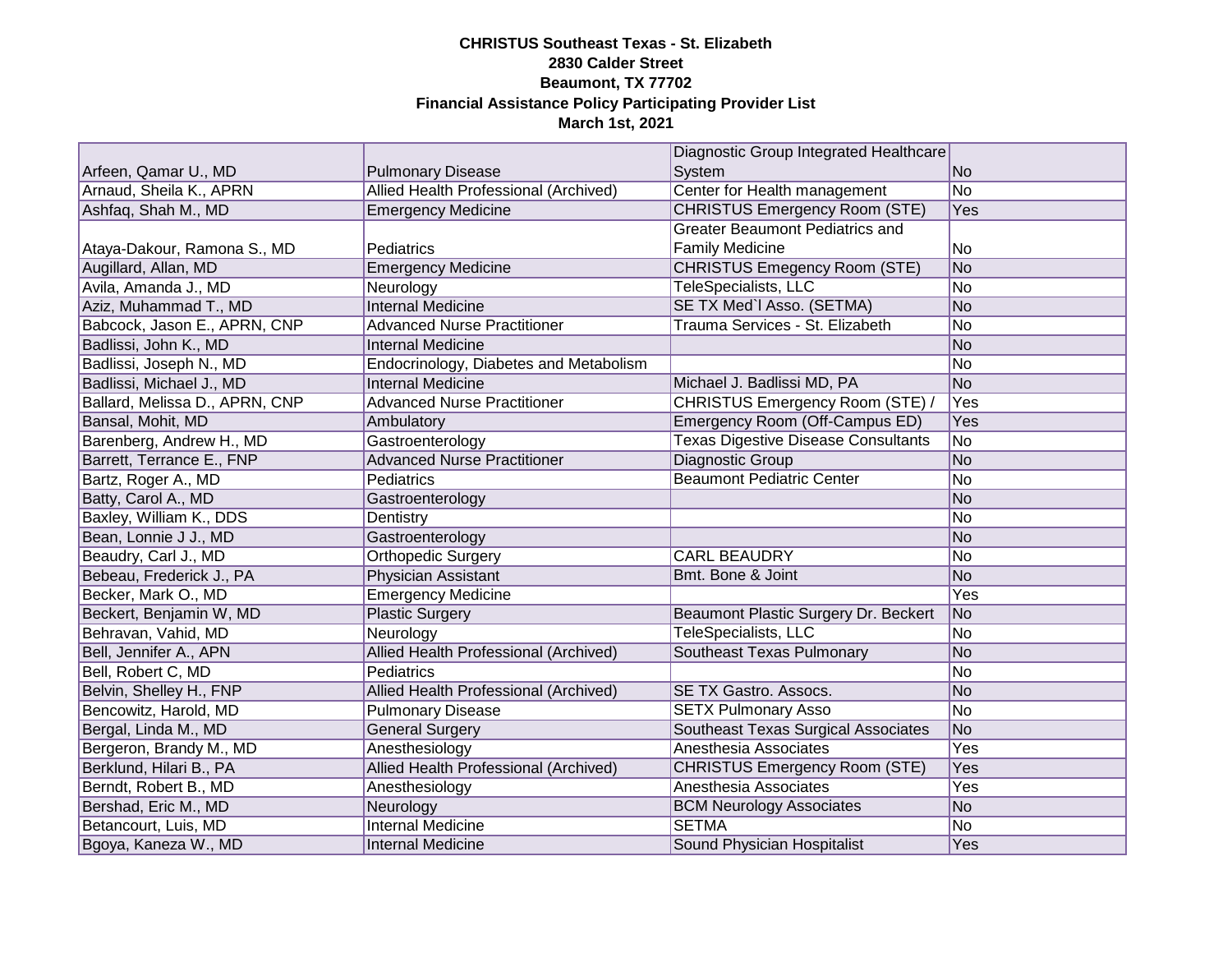|                               |                                               | Diagnostic Group Intergrated          |                |
|-------------------------------|-----------------------------------------------|---------------------------------------|----------------|
| Bhakta, Suhani, MD            | <b>Family Medicine</b>                        | <b>Healthcare System</b>              | No             |
| Bhat, Krishna D., MD          | Allergy & Immunology                          |                                       | N <sub>o</sub> |
| Bhatt, Pranav V., MD          | <b>Family Medicine</b>                        | Bmt Adult Medicine, PA                | No             |
| Bhoda, Rajasekhar R., MD      | <b>Family Medicine</b>                        | Sound Physcian Hospitalist TEL        | Yes            |
| Billot, Ashley L., APRN, CRNA | <b>Certified Registered Nurse Anesthetist</b> | Anesthesia Associates                 | Yes            |
| Binur, Nir S., MD             | <b>Plastic Surgery</b>                        | Dr. Binur                             | No             |
| Birdwell, Robert R., MD       | <b>Medical Oncology</b>                       | TX Oncology, PA (TOPA)                | No             |
| Black, Jorge W., MD           | Pediatrics                                    | <b>MD KIDS PEDIATRICS</b>             | No             |
| Blahey, Maria S, MD           | <b>Family Medicine</b>                        | Bmt Int. Medicine & Geriatric Assocs. | No             |
| Blalock, Darryl T., MD        | <b>Orthopedic Surgery</b>                     |                                       | No             |
| Blevins, John R., MD          | <b>Internal Medicine</b>                      | Sound Physicians Hospitalist          | Yes            |
| Bloss, Susanna C., APN        | <b>Advanced Nurse Practitioner</b>            | CHRISTUS Emergency Room (STE) /       | Yes            |
| Bolano, Andrew L., MD         | <b>Emergency Medicine</b>                     | Emergency Room (STE)                  | Yes            |
| Bordelon, Kimberly L., CRNA   | Allied Health Professional (Archived)         | Anesthesia Associates                 | Yes            |
| Bosch, Tina L., LSA           | Allied Health Professional (Archived)         | American Surgical Professionals       | No             |
| Bost, Brent W., MD, MBA       | <b>Obstetrics &amp; Gynecology</b>            | OB Hospitalists of Texas              | No             |
| Boudreau, Michelle M., DO     | Neurology                                     | TeleSpecialists, LLC                  | No             |
| Boutte, Nedrana, MD           | <b>Family Medicine</b>                        |                                       | No             |
| Bowling, James R., DO         | Anesthesiology                                | Anesthesia Associates                 | Yes            |
| Bowling, Richard G., DPM      | Podiatry                                      | Bmt. Bone & Joint                     | N <sub>o</sub> |
| Bradley, Kristen D., RNFA     | Allied Health Professional (Archived)         | Bmt. Bone & Joint                     | No             |
| Brady Jr, Alfred B., MD       | Cardiovascular Disease                        | Advan. Cardiovascular Sp.             | No             |
| Bransford, Paris P., MD       | Cardiovascular Disease                        |                                       | No             |
| Brauer, Bodo, MD              | <b>Family Medicine</b>                        | Folsom Medical Group, P.A.            | No             |
| Braye, Edward T., MD          | Pediatrics                                    |                                       | No             |
| Bremjit, Praneeta, MD         | <b>Emergency Medicine</b>                     | <b>CHRISTUS Emergency Room (STE)</b>  | Yes            |
| Briggs, Jeffrey D., DO        | Psychiatry                                    | Asana Integrated Medical Group        | No             |
| Brod, Delbert R., MD          | <b>Internal Medicine</b>                      | <b>Sound Physicians</b>               | Yes            |
| Brown, Bertron T T., MD       | <b>Internal Medicine</b>                      | Bmt Adult Medicine, PA                | No             |
| Brown, Fatisha A., APRN       | Allied Health Professional (Archived)         | <b>CHRISTUS Emergency Room (STE)</b>  | Yes            |
| Brown, Lindsey H., APN        | Allied Health Professional (Archived)         |                                       | No             |
| Brown-Nembhard, Tonya R., MD  | Pediatrics                                    | <b>Beaumont Pediatric Center</b>      | No             |
| Bruyn, James M., DPM          | Podiatry                                      | <b>Beaumont Foot Specialists</b>      | No             |
| Bundick, Lydia L., GNP        | Allied Health Professional (Archived)         | SE TX Med'l Asso. (SETMA)             | N <sub>o</sub> |
| Buras, Jon A., MD             | <b>Emergency Medicine</b>                     | CHRISTUS Emergency Room (STE)/        | Yes            |
| Buras, Wende R., MD           | <b>Emergency Medicine</b>                     | <b>CHRISTUS Emergency Room (STE)</b>  | No             |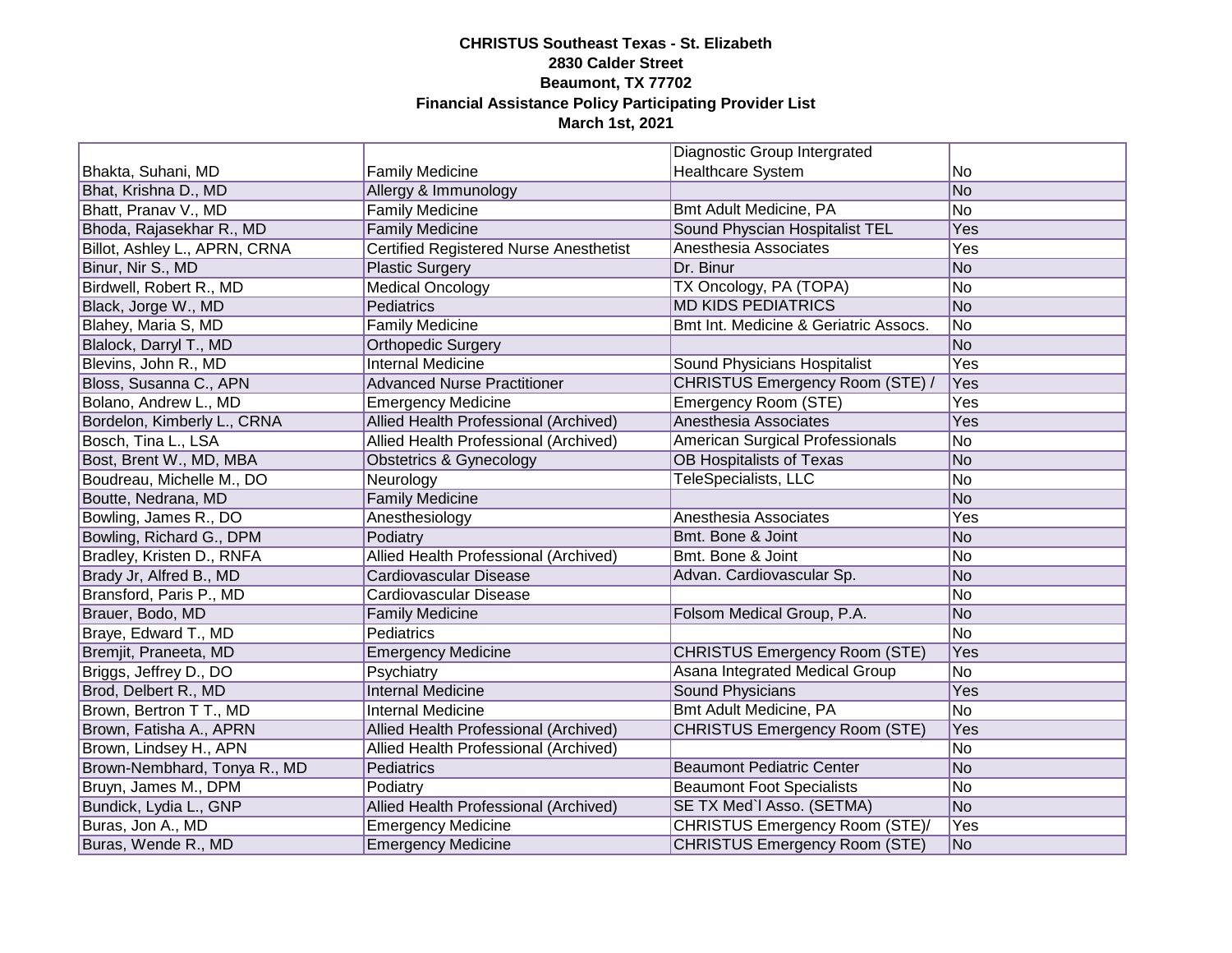| Burch, William E., MD          | <b>Emergency Medicine</b>             | Christus St Frances Cabrin ED              | No.            |
|--------------------------------|---------------------------------------|--------------------------------------------|----------------|
| Burkes, William S., MD         | <b>Internal Medicine</b>              |                                            | No             |
|                                |                                       | Golden Triangle Foot & Ankle               |                |
| Burrell, Neil A., DPM          | Podiatry                              | Specialists, P.A.                          | No.            |
| Butten, David, MD              | Anesthesiology                        | Anesthesia Associates                      | <b>Yes</b>     |
| Cadis, Caleb J., MD            | <b>Emergency Medicine</b>             | <b>CHRISTUS Emergency room (STE)</b>       | No             |
| Caldwell, David M., DDS        | Dentistry                             | Dr. Caldwell                               | N <sub>o</sub> |
| Caldwell, Scott E., PA         | Allied Health Professional (Archived) | Bmt. Bone & Joint                          | No             |
| Callas, Gerald R., MD          | Anesthesiology                        | Anesthesia Associates                      | Yes            |
| Capili, Anthony L., MD         | <b>Family Medicine</b>                |                                            | <b>No</b>      |
| Cartaya, Alfredo B., MD        | Neonatal-Perinatal Medicine           | <b>Neonatology Services</b>                | No             |
|                                |                                       |                                            | No             |
| Carter, Matthew G.             | Allied Health Professional (Archived) |                                            |                |
| Cartrett Jr, Doyce L., MD      | <b>Family Medicine</b>                | <b>Silsbee Family Medicine</b>             | No             |
| Carvounis, Petros E., MD       | Ophthalmology                         | Dr. Singla                                 | <b>No</b>      |
| Challapalli, Vishnu Prasad, MD | Psychiatry                            | Asana Integrated Medical Group             | <b>No</b>      |
| Chambers, Jennifer, CRNA       | Allied Health Professional (Archived) | Anesthesia Associates                      | Yes            |
| Chambless, Derek R., CRNA      | Allied Health Professional (Archived) | Anesthesia Associates                      | Yes            |
|                                |                                       | Golden Triangle Interventional Pain        |                |
| Charleston, Craig A., MD       | Pain Medicine                         | Associates                                 | No             |
| Chaudhury, Triptesh K., MD     | <b>Radiation Oncology</b>             |                                            | N <sub>o</sub> |
| Chauhan, Ashima, MD            | <b>Family Medicine</b>                | Sound Physician Hospitalists               | Yes            |
| Chavis, Tamerla D., MD         | <b>Neurological Surgery</b>           |                                            | N <sub>o</sub> |
| Chen, Leechuan Andy, MD        | <b>Radiation Oncology</b>             | TX Oncology, PA (TOPA)                     | No             |
| Chennupati, Raja S., MD        | Gastroenterology                      | <b>Texas Digestive Disease Consultants</b> | N <sub>o</sub> |
| Cherian, Shery, MD             | <b>Family Medicine</b>                |                                            | Yes            |
| Cheshire, Amanda L., MD        | Neurology                             | TeleSpecialists, LLC                       | No             |
| Chukwueke, Theophilus, MD      | Ophthalmology                         | Dr. Chukwueke                              | No             |
| Chumble, Shubhangi A., MD      | Neurology                             | Telespecialists, LLC                       | No             |
| Claflin, Brandon S., DO        | Physical Medicine & Rehabilitation    | Electrodiagnostic Medicine of Tulsa        | No             |
| Clark, Charles B., MD          | <b>Neurological Surgery</b>           | Brain and Spine Center of SETX             | N <sub>o</sub> |
| Clarke, Burnet T., MD          | Orthopedic Surgery                    | Bmt. Bone & Joint                          | No             |
| Clayton, Gary R R., MD         | <b>Family Medicine</b>                |                                            | N <sub>o</sub> |
| Clement, Roussel, MD           | <b>Internal Medicine</b>              |                                            | No             |
| Colbert, Bobbie H., MD         | Pediatrics                            |                                            | No             |
| Coleman, Alan B., DDS          | Dentistry                             |                                            | N <sub>o</sub> |
| Colgan, Timothy K., MD         | Cardiovascular Disease                | Solo Practice - Dr. Timothy Colgan         | No             |
| Collins, Weldon E., MD         | Dermatology                           |                                            | No             |
|                                |                                       |                                            |                |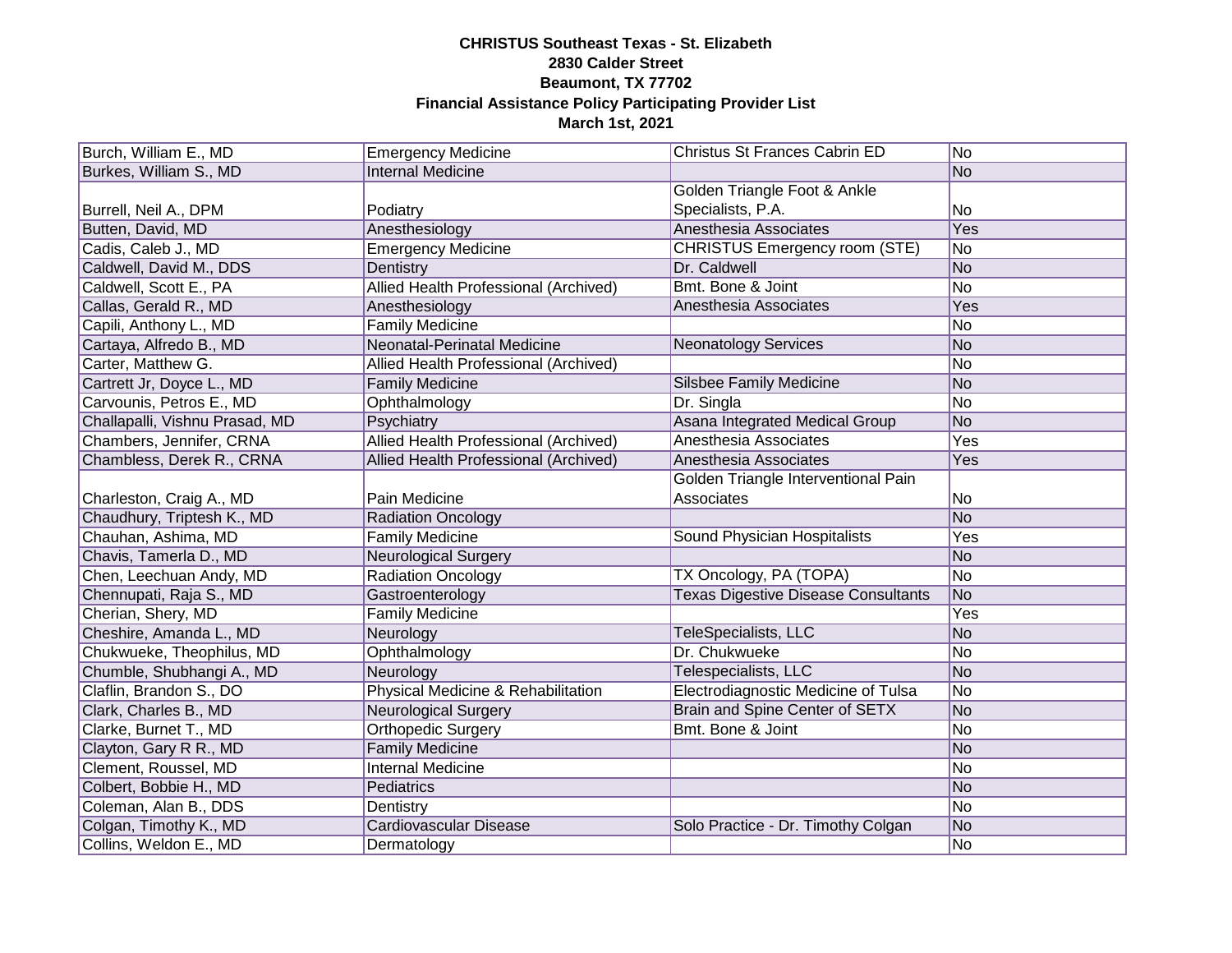| Colon-Garcia, Patricia, MD   | Neurology                              | TeleSpecialists, LLC                    | No  |
|------------------------------|----------------------------------------|-----------------------------------------|-----|
| Conner, Douglass C., MD      | Radiology                              | Radiology Associates LLP                | Yes |
| Cook, William K., MD         | Radiology                              | Radiology Associates LLP                | Yes |
| Corbitt, Christian A., MD    | Otolaryngology                         | <b>SE TX ENT Associates</b>             | No  |
| Corder, Mary J., APRN, FNP   | <b>Family Nurse Practitioner</b>       | <b>CHRISTUS Emergency Room (STE)</b>    | No  |
| Cordovez-Tan, Marian E., MD  | Pediatrics                             |                                         | No  |
| Cormier, Paul W., APRN       | Allied Health Professional (Archived)  | <b>CHRISTUS Emergency Room (STE)</b>    | Yes |
| Cox-Rion, Ashley C., APN     | Allied Health Professional (Archived)  | Southeast Texas Pulmonary               | No  |
| Crookshank, Jason W., CRNA   | Certified Registered Nurse Anesthetist | Lake Charles Anesthesiology, APMC       | Yes |
| Cummings, Robert D., MD      | <b>Family Medicine</b>                 |                                         | No  |
| Cunningham, Stephanie P., DO | Obstetrics & Gynecology                | Advanced Women's Healthcare             | No  |
| Currie, Oscar J., MD         | <b>Orthopedic Surgery</b>              | Bmt. Bone & Joint                       | No  |
| Curry, Douglas A., ANP, FNP  | <b>Family Nurse Practitioner</b>       | Diagnostic Group                        | No  |
| Curry, Marissa B., MD        | <b>Family Medicine</b>                 | <b>Beaumont Primary Healthcare PLLC</b> | No  |
| Cyrus, Arthur C., MD         | <b>Emergency Medicine</b>              | <b>CHRISTUS Emergency Room (STE)</b>    | No  |
| Dakour, Ramzi S., MD         | <b>Family Medicine</b>                 |                                         | No  |
| Damani, Rahul H., MD         | Neurology                              | <b>BCM Neurology Associates</b>         | No  |
| Dansby, Kayla J., PA         | Allied Health Professional (Archived)  | Bmt. Bone & Joint                       | No  |
| Dao, Tuan A, MD              | <b>Family Medicine</b>                 | Insight Medical Clinic                  | No  |
| Darden, Kelly W., NP         | Allied Health Professional (Archived)  | SE TX Med'l Asso. (SETMA)               | No  |
| Davila, Juan E., MD          | Physical Medicine & Rehabilitation     | Bmt. Bone & Joint                       | No  |
| Davis, George M., MD         | <b>Emergency Medicine</b>              | <b>CHRISTUS Emergency Room (STE)</b>    | Yes |
| Dean, Kevin L., MD           | <b>General Surgery</b>                 | Southeast Texas Surgical Associates     | No  |
| Deiparine, Caesar F., MD     | <b>Family Medicine</b>                 | SE TX Med'l Asso. (SETMA)               | No  |
| Deiparine, Julius F., MD     | Neurology                              | SE TX Med'l Asso. (SETMA)               | No  |
| DeLa Cruz, Kristopher G., MD | <b>Internal Medicine</b>               |                                         | No  |
| DeLord, Craig A., MD         | Radiology                              | Southeast Texas Imaging, L.L.P          | No  |
| Denson, Paula L L., MD       | <b>Family Medicine</b>                 |                                         | No. |
| Derderian, Raymond, MD       | Nephrology                             | <b>Bmt Kidney Specialists</b>           | No  |
| Deutmeyer, David J., MD      | Anesthesiology                         | Anesthesia Associates                   | Yes |
| Devaugh, Sheila D., FNP      | Allied Health Professional (Archived)  | Advan. Cardiovascular Sp.               | No  |
| Dhadwal, Neetu, MD           | Neurology                              | TeleSpecialists, LLC                    | No  |
| Dishon, Julia T., CRNA       | Allied Health Professional (Archived)  | Anesthesia Associates                   | Yes |
|                              |                                        | Christus SETX Maternity and Women's     |     |
| Dixon, Rhonda S., APN, CNM   | Allied Health Professional (Archived)  | <b>Health Clinic</b>                    | No  |
| Doiron, Michael J., MD       | Radiology                              | Southeast Texas Imaging, L.L.P          | No  |
| Donnelly III, Joseph L., MD  | <b>Emergency Medicine</b>              | <b>CHRISTUS Emergency Room (STE)</b>    | Yes |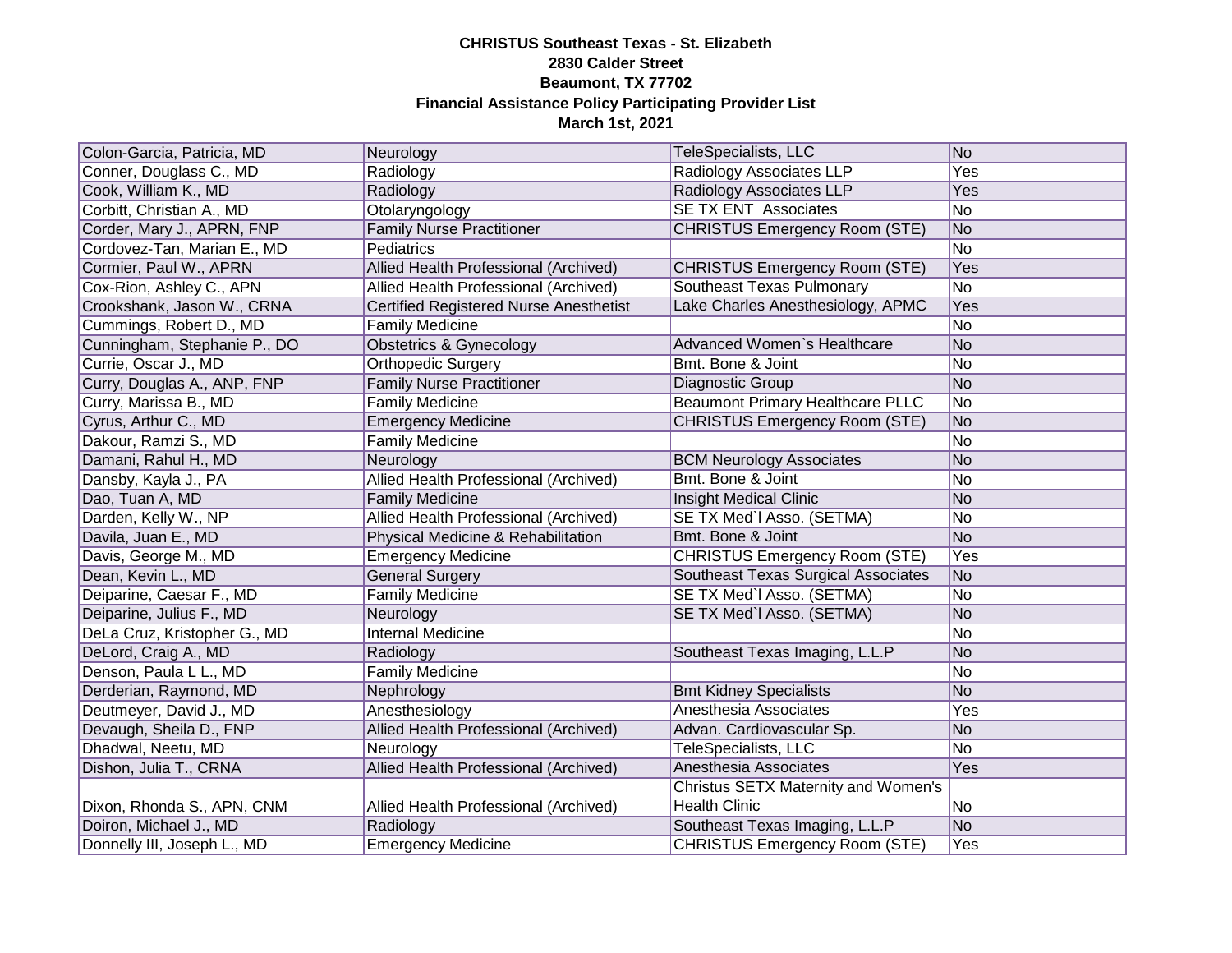| Dowdy, Christopher P., MD       | Obstetrics & Gynecology                       |                                        | No             |
|---------------------------------|-----------------------------------------------|----------------------------------------|----------------|
| Dubois, Chad R., APRN, CRNA     | Allied Health Professional (Archived)         | Anesthesia Associates                  | <b>Yes</b>     |
| Dufrene, Michael J., C.R.N.A.   | Allied Health Professional (Archived)         | Lake Charles Anesthesiology, APMC      | <b>Yes</b>     |
| Duhon, Elizabeth A., LSA        | Allied Health Professional (Archived)         | American Surgical Professionals        | No             |
| Dunkin, Brian J., MD            | <b>General Surgery</b>                        |                                        | No             |
| Dunn, Dawn M., NNP              | Allied Health Professional (Archived)         | <b>Neonatology Services</b>            | No             |
| Duplan, Don A., MD              | Otolaryngology                                | Dr. Duplan                             | No             |
| Ede, Ezea D, MD                 | <b>Internal Medicine</b>                      |                                        | No             |
|                                 |                                               | Southeast Texas Opthalmology: The      |                |
| Eezzuduemhoi, Deborah R., MD    | Ophthalmology                                 | Glaucoma Center                        | No             |
| Ehdaie, Sassan C., MD           | Anesthesiology                                |                                        | <b>No</b>      |
| Eid, Joe, MD                    | <b>Obstetrics &amp; Gynecology</b>            | SE TX OB-GYN Assocs                    | <b>No</b>      |
| Elahi, Lubna, MD                | <b>Family Medicine</b>                        |                                        | No             |
| Elder, Thomas G., APRN, FNP     | <b>Emergency Nurse Practitioner</b>           | <b>CHRISTUS Emergency Room (STE)</b>   | Yes            |
| Elliott, Kari Alison, CRNA      | Allied Health Professional (Archived)         | Anesthesia Associates                  | Yes            |
| Ellis, Brittany P., RNFA        | <b>Registered Nurse First Assistant</b>       | Beaumont Bone & Joint                  | N <sub>o</sub> |
| Ellis, Nicolas G., MD           | <b>Emergency Medicine</b>                     | <b>CHRISTUS Emergency Room (STE)</b>   | Yes            |
| Enriquez, Oscar O., MD          | <b>Internal Medicine</b>                      | Standard Medical Clinic, PA            | <b>No</b>      |
| Enyeribe, Chioma J., MD         | Hospitalist                                   | Sound Physician Hospitalists           | Yes            |
| Espinal, Florencia M., CRNA     | <b>Certified Registered Nurse Anesthetist</b> |                                        | Yes            |
| Evans, Peter S., MD             | <b>Emergency Medicine</b>                     | <b>CHRISTUS Emergency Room (STE)</b>   | Yes            |
| Evans, Ricky L., MD             | <b>Obstetrics &amp; Gynecology</b>            |                                        | No             |
| Ezike, Elias N., MD             | Pediatrics                                    |                                        | <b>No</b>      |
| Fam, Dean, MD                   | Anesthesiology                                | Anesthesia Associates                  | Yes            |
| Farooq, Malik U., MD            | Psychiatry                                    | Asana Integrated Medical Group         | <b>No</b>      |
| Farrukh, Omar U., MD            | <b>Internal Medicine</b>                      | Sound Physician Hospitalist            | Yes            |
| Fasullo Jr., Frank J., MD       | <b>Family Medicine</b>                        |                                        | <b>No</b>      |
| Fasulo Jr, Mark, MD             | Cardiovascular Disease                        | Advan. Cardiovascular Sp.              | No             |
|                                 |                                               | Diagnostic Group Integrated Healthcare |                |
| Fayaz, Shahean, FNP             | <b>Advanced Nurse Practitioner</b>            | System                                 | No             |
| Feldschau, Justin R., FNP       | <b>Advanced Nurse Practitioner</b>            | SE TX Med'l Asso. (SETMA)              | No             |
| Field, John B., MD              | Anesthesiology                                | Anesthesia Associates                  | Yes            |
| Figari, Shawn M., MD            | <b>Orthopedic Surgery</b>                     | Bmt. Bone & Joint                      | No             |
| Figueroa-Garcia, Alberto R., MD | Neurology                                     | TeleSpecialists, LLC                   | No             |
| Fisher, Michelle M., APRN       | Allied Health Professional (Archived)         | <b>CHRISTUS Emergency Room (STE)</b>   | Yes            |
| Fleischer, Raymond A., MD       | <b>Internal Medicine</b>                      | Sound Physcian Hospitalist TEL         | Yes            |
| Fleming, Michael J., MD         | <b>Emergency Medicine</b>                     |                                        | Yes            |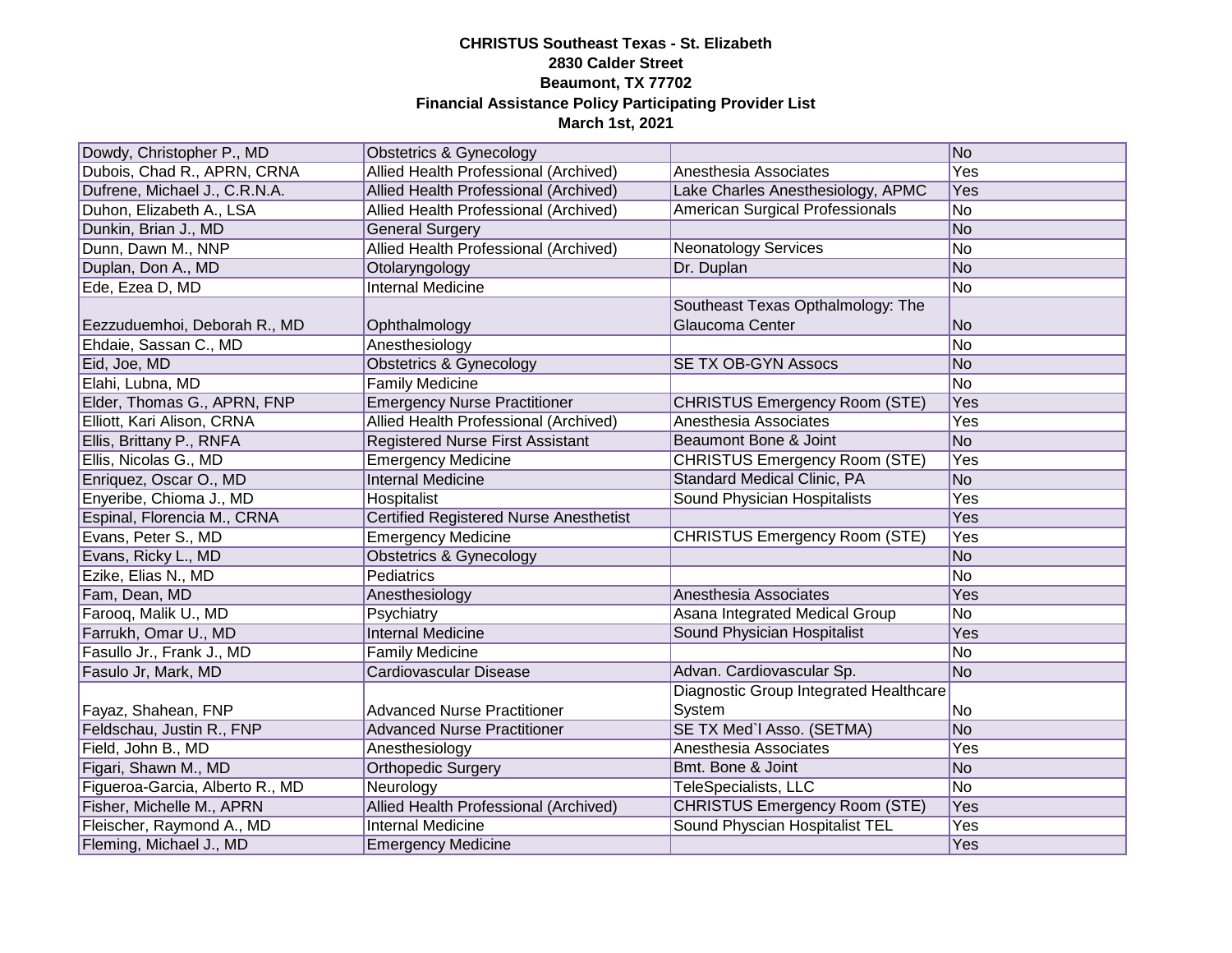| Flores, Kacey W., PA             | Allied Health Professional (Archived)         | <b>CHRISTUS Emergency Room (STE)</b>       | Yes            |
|----------------------------------|-----------------------------------------------|--------------------------------------------|----------------|
| Floyd, Jessica P., MD            | Neurology                                     | <b>TeleSpecialists, LLC</b>                | No             |
| Fondrick, Jason A., PA           | Allied Health Professional (Archived)         |                                            | No             |
| Fon-Ndikum, Jane, MD             | <b>Internal Medicine</b>                      | Sound Physcian Hospitalist TEL             | Yes            |
| Fontenot Jr., Ray, MD            | Otolaryngology                                | <b>SE TX ENT Associates</b>                | N <sub>o</sub> |
| Foreman, Robert L., CRNA         | <b>Certified Registered Nurse Anesthetist</b> | Lake Charles Anesthesiology, APMC          | Yes            |
| Forsythe, John L., MD            | <b>Family Medicine</b>                        |                                            | No             |
| Fowler, John T., MD              | <b>Internal Medicine</b>                      | Bmt Int. Medicine & Geriatric Assocs.      | No             |
| Fowler, Lindsey T., PA           | Allied Health Professional (Archived)         | <b>CHRISTUS Emergency Room (STE)</b>       | No             |
| Frederick, Erin E., FNP          | Allied Health Professional (Archived)         | <b>SE TX ENT Associates</b>                | No             |
| Friedman, Mark N., DO            | Neurology                                     | <b>Telespecialists</b>                     | No             |
| Frommer, Juan P., MD             | Nephrology                                    | Southeast Texas Nephrology                 | No             |
| Gambrah-Sampaney, Anthony O., MD | <b>Internal Medicine</b>                      |                                            | No             |
| Garcia, Elizabeth V., MD         | Pediatrics                                    | <b>MD KIDS PEDIATRICS</b>                  | No             |
| Garcia, Ramon, MD                | Radiology                                     | Southeast Texas Imaging, L.L.P             | No             |
| Garcia, William, MD              | <b>Emergency Medicine</b>                     | <b>CHRISTUS Emergency Room (STE)</b>       | N <sub>o</sub> |
| George Jr, William D., MD        | Internal Medicine                             | SE TX Med'l Asso. (SETMA)                  | No             |
| George, Andrea E., PA            | Allied Health Professional (Archived)         | <b>CHRISTUS Emergency Room (STE)</b>       | Yes            |
| George, Daniel, MD               | Radiology                                     | Radiology Associates                       | Yes            |
| Gerhardt, Herman, MD             | <b>Emergency Medicine</b>                     | <b>CHRISTUS Emergency Room (STE)</b>       | Yes            |
| Gerstenberg, K P., DO            | <b>Family Medicine</b>                        | <b>Gerstenberg Clinic</b>                  | No             |
| Gibbs, Garrett T., CRNA          | Allied Health Professional (Archived)         | Anesthesia Associates                      | Yes            |
| Giglio, Sam C., DDS              | Dentistry                                     |                                            | No             |
| Gilbreath, Gregory L., FNP       | Allied Health Professional (Archived)         | Advan. Cardiovascular Sp.                  | No             |
| Gilchriest, Chris H., APN        | <b>Advanced Nurse Practitioner</b>            | <b>CHRISTUS Emergency Room (STE)</b>       | No             |
| Gingrich, Aaron S., MD           | <b>Emergency Medicine</b>                     | <b>CHRISTUS Emergency Room (STE)</b>       | Yes            |
| Goharkhay, Nima, MD              | <b>Obstetrics &amp; Gynecology</b>            | <b>Pregnancy Specialty Center of Texas</b> | No             |
| Goli, Anil K., MD                | <b>Clinical Cardiac Electrophysiology</b>     | Heart & Lung Center of SETX                | No             |
| Goli, Sujatha A., MD             | <b>Pulmonary Disease</b>                      | Heart & Lung Centers of SETX               | No             |
| Gomez, Jonathon, MD              | Anesthesiology                                | Anesthesia Associates                      | <b>Yes</b>     |
| Gonzales, Albert, MD             | Ambulatory                                    | <b>CHRISTUS Emergency Room (STE)</b>       | Yes            |
| Gonzales, Arnulfo G., MD         | Pediatrics                                    | Luis G. Taylor, M.D. PLLC                  | N <sub>o</sub> |
| Gonzalez, Alyssa A., APN, FNP    | <b>Family Nurse Practitioner</b>              | <b>Bmt Bone &amp; Joint</b>                | No             |
|                                  |                                               | Diagnostic Group Integrated Healthcare     |                |
| Goodhue, Lauren E., FNP          | <b>Advanced Nurse Practitioner</b>            | System, Inc                                | N <sub>o</sub> |
| Gossett, Odis W., MD             | <b>Family Medicine</b>                        |                                            | No             |
| Graffagnino, Jordan, LSA         | Allied Health Professional (Archived)         | American Surgical Professionals            | No             |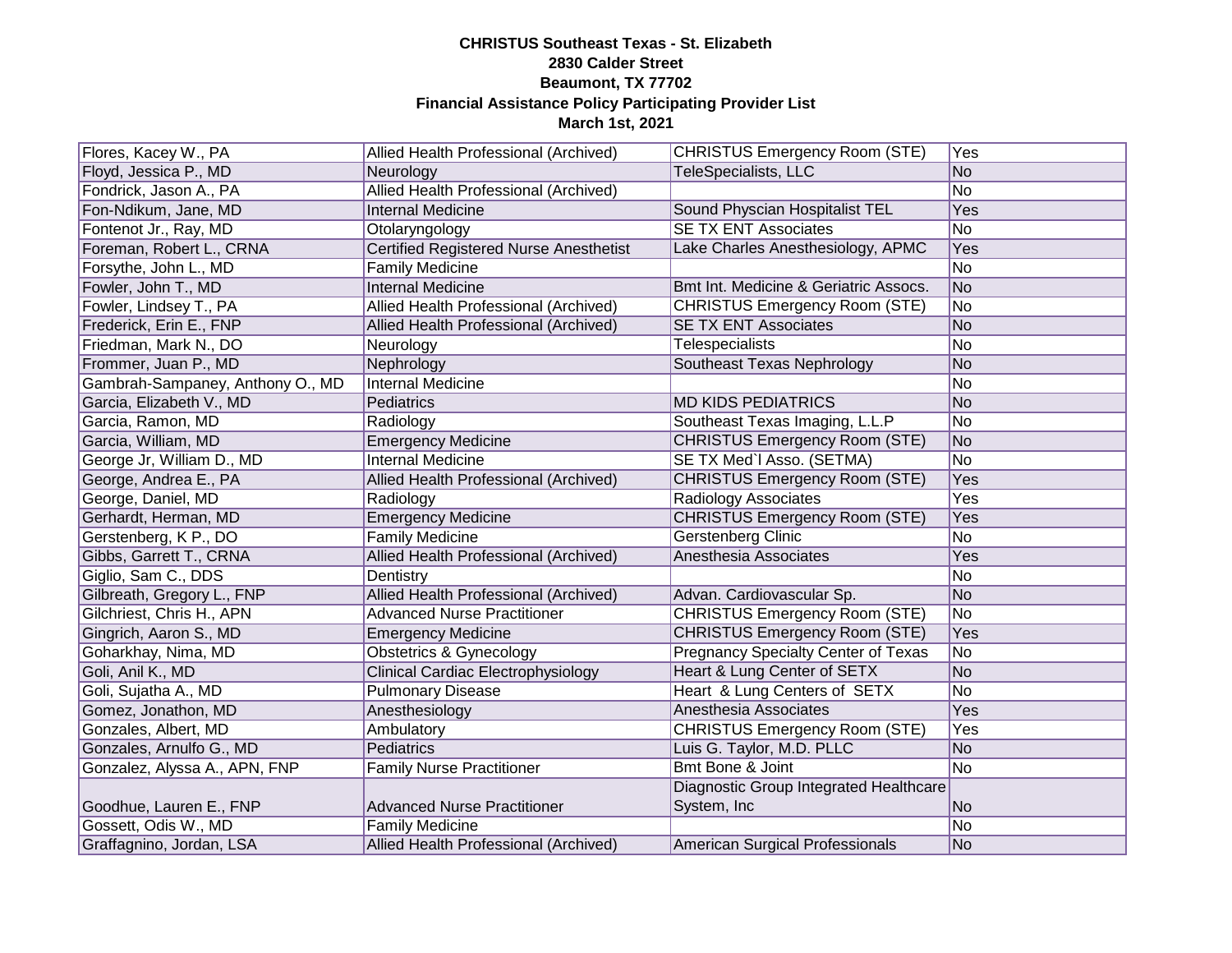| Graffagnino, Lacey N., CSFA      | Allied Health Professional (Archived) | American Surgical Professionals      | No.            |
|----------------------------------|---------------------------------------|--------------------------------------|----------------|
| Grammatico, Robert J., MD        | <b>Emergency Medicine</b>             | <b>CHRISTUS Emergency Room (STE)</b> | No             |
| Greene, Spencer C., MD           | <b>Emergency Medicine</b>             | <b>CHRISTUS Emergency Room (STE)</b> | Yes            |
| Gripon, Edward B., MD            | Psychiatry                            | Dr. Gripon & Groves                  | No             |
| Grissett, Tasha D., PA           | Physician Assistant                   | <b>CHRISTUS Emergency Room (STE)</b> | No             |
| Grounds, Jill, MD                | Cardiovascular Disease                |                                      | No             |
| Guillet, Glen G, MD              | <b>Family Medicine</b>                |                                      | No             |
| Gupta, Ganesh P., MD             | <b>Family Medicine</b>                |                                      | No             |
| Gupta, Raina S., MD              | Neurology                             | TeleSpecialists, LLC                 | No             |
| Gurgun, Mehmet, MD               | Radiology                             | Radiology Associates                 | Yes            |
| Halaswamy, Ravi H., MD           | Anesthesiology                        | Dr. Halaswamy                        | No             |
| Halbert, Dean T., MD             | <b>Family Medicine</b>                | SE TX Med'l Asso. (SETMA)            | No             |
| Hales, Colin L., MD              | <b>Family Medicine</b>                |                                      | No             |
| Hall, Stephen L., DO             | <b>Orthopedic Surgery</b>             | Iceton & Hall                        | No             |
| Halsell, Jeffrey S., DO          | Physical Medicine & Rehabilitation    | Electrodiagnostic Medicine of Tulsa  | No             |
| Hamill, Eric, MD                 | Ophthalmology                         | Eye Centers Of Southeast Texas LLP   | No             |
| Hammett, Chad W., MD             | <b>Family Medicine</b>                | Beaumont Int. Medicine & Geriatric   | N <sub>o</sub> |
| Hamner III, Lawrence R., MD      | Thoracic & Cardiac Surgery            | Lawrence R Hamner III MD PA          | No             |
| Hancock, Nicole A., MD           | <b>Internal Medicine</b>              | Diagnostic Group                     | No             |
| Hardin, Barry T., DO             | Anesthesiology                        | Anesthesia Associates                | Yes            |
| Hargraves, Tristan B., APRN, FNP | Allied Health Professional (Archived) | Advanced Cardiovascular Specialists, | No             |
| Harmon, Mark K., MD              | Ophthalmology                         | Eye Centers of Southeast TX          | No             |
| Harmoush, Samer, MD              | Radiology                             | Southeast Texas Imaging, L.L.P       | No             |
| Harris IV, Joseph D., MD         | Urology                               | Southeast Texas Urology Associates   | No             |
| Harris, Daniel L., MD            | Pain Medicine                         | Coastal Pain Care, PA                | No             |
|                                  |                                       | Golden Triangle Foot & Ankle         |                |
| Harvey, Leigh A., DPM            | Podiatry                              | Specialists, P.A.                    | No             |
| Hashmey, Rayhan H., MD           | <b>Infectious Disease</b>             | Southeast Texas Infectious Disease   | No             |
| Hawkins, William, MD             | <b>Obstetrics &amp; Gynecology</b>    | Dr. Hawkins                          | No             |
| Head Sr., Joshua D., RNFA        | Allied Health Professional (Archived) | Southeast Texas Urology Associates   | No             |
| Healey, Gordon B., MD            | Urology                               |                                      | No             |
| Healey, Gordon S., MD            | Urology                               |                                      | No             |
| Heller, Adam L., MD              | Neurology                             | TeleSpecialists, LLC                 | No             |
| Henderson IV, John A., MD        | Urology                               | Southeast Texas Urology Associates   | No             |
| Hensel, Jo Ann H., MD            | Ophthalmology                         | <b>Beaumont Eye Associates</b>       | <b>No</b>      |
| Hensley, Justin P., MD           | <b>Emergency Medicine</b>             | <b>SPOHN EMCARE Emergency</b>        | Yes            |
| Hernandez, Jorge A., MD          | Cardiovascular Disease                | Advan. Cardiovascular Sp.            | No             |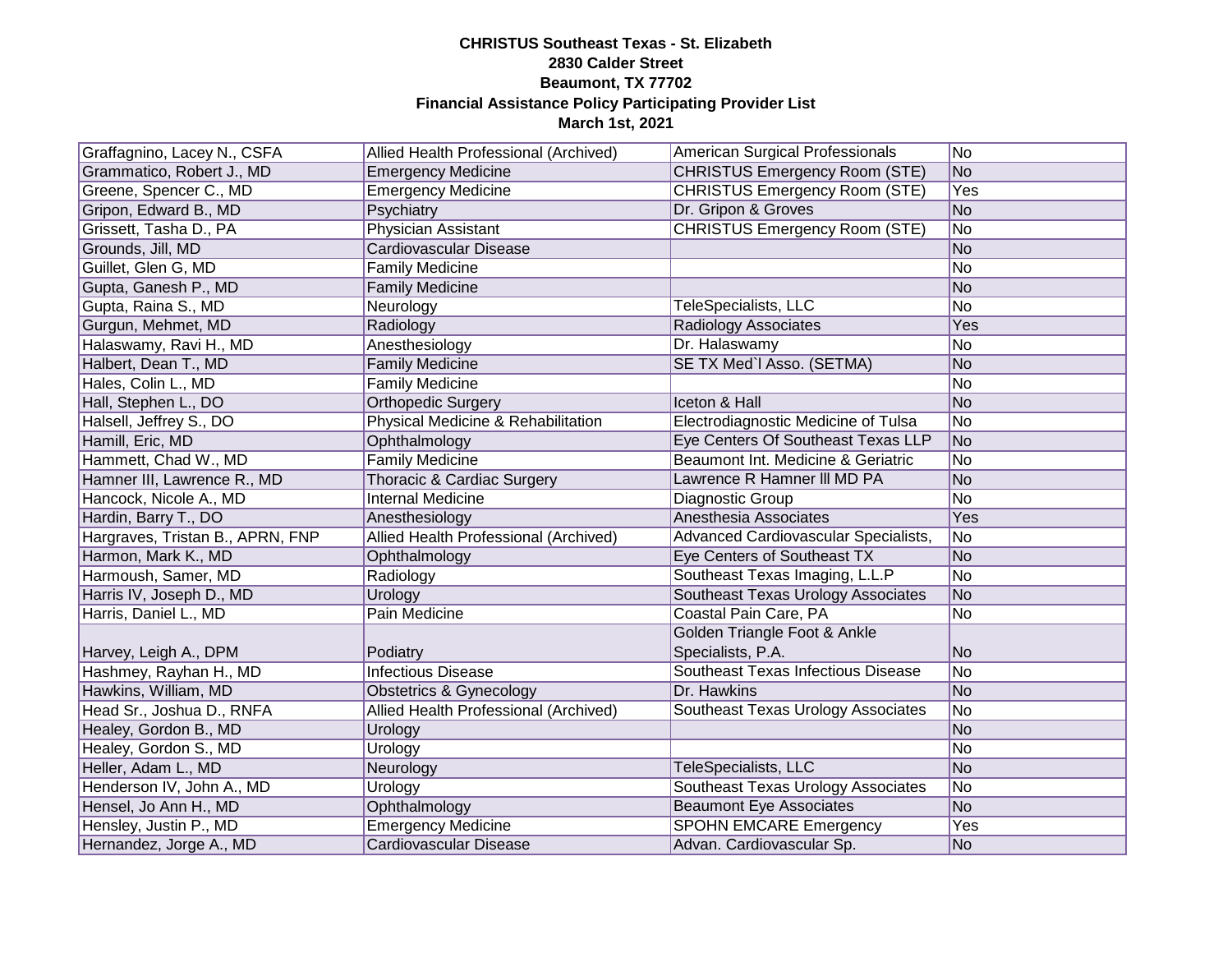| Herndon, Milton B., DO     | Otolaryngology                         | Dr. Herndon                                 | No             |
|----------------------------|----------------------------------------|---------------------------------------------|----------------|
| High, William L L., MD     | Neurology                              |                                             | No             |
| Hill, Keith J., MD         | <b>Orthopedic Surgery</b>              | Beaumont Bone & Joint                       | No             |
| Hiner Jr., Hervy H., MD    | Nephrology                             | SE TX Nephrology Assoc.                     | No             |
| Hines, Aisha, DO           | Psychiatry                             |                                             | No             |
| Hines, Clayton R., MD      | Anesthesiology                         | Anesthesia Associates                       | Yes            |
| Hinton, Mark Allan, MD     | Psychiatry                             | Asana Integrated Medical Group              | No             |
| Hite, Cornelia B., NNP     | Allied Health Professional (Archived)  | <b>Neonatology Services</b>                 | No             |
| Hobbs, Cheryl L., FNP      | <b>Advanced Nurse Practitioner</b>     | <b>CHRISTUS Emergency Room (TJP)</b>        | Yes            |
| Hoffpauir, John E., CRNA   | Allied Health Professional (Archived)  | Anesthesia Associates                       | Yes            |
| Holland JR, Joseph W., MD  | Gastroenterology                       | <b>Texas Digestive Disease Consultants</b>  | No             |
| Hollen, Stephanie L., FNP  | <b>Advanced Nurse Practitioner</b>     | CHRISTUS Emergency Room (TJP)               | Yes            |
| Holloway, Ruby L., MD      | Gynecology                             | Dr. Ruby Holloway                           | <b>No</b>      |
| Holmes, Richard K., CRNA   | Allied Health Professional (Archived)  | Anesthesia Associates Group PLLC            | Yes            |
| Holton, Jennifer, RN       | <b>Registered Nurse</b>                | Advan. Cardiovascular Sp.                   | No             |
| Hong, Thomas E., MD        | Cardiovascular Disease                 |                                             | No             |
| Hood, Robert C., MD        | Endocrinology, Diabetes and Metabolism | <b>Endocrine Clinic of SETX</b>             | No             |
|                            |                                        | <b>Golden Triangle Radiation Oncology -</b> |                |
| Huang, Amanda L., APN, FNP | <b>Family Nurse Practitioner</b>       | Port Arthur                                 | N <sub>o</sub> |
| Huang, Xisong, MD          | Anesthesiology                         | <b>SETX Anes. (SETA)</b>                    | No             |
| Hubbell, Carl J., MD       | Pediatrics                             | <b>Beaumont Pediatric Center</b>            | No             |
| Huff, Jennifer M., APN     | Allied Health Professional (Archived)  | <b>Heart Failure Clinic</b>                 | N <sub>o</sub> |
| Huff, Jeremy M., DO        | <b>Internal Medicine</b>               | Bmt Int. Medicine & Geriatric Assocs.       | No             |
| Humble, Brittany N., APN   | Allied Health Professional (Archived)  | <b>SETEX Cardiology</b>                     | <b>No</b>      |
| Humble, John T., MD        | <b>General Surgery</b>                 | Dr. John Humble                             | No             |
| Humphreys, Ashley M., APN  | Allied Health Professional (Archived)  |                                             | No             |
| Hurlburt, Brian S., MD     | Anesthesiology                         | Anesthesia Associates                       | Yes            |
| Hwang, Frank H., DO        | <b>Emergency Medicine</b>              | <b>CHRISTUS Emergency Room (STE)</b>        | Yes            |
|                            |                                        | <b>Golden Triangle Radiation Oncology -</b> |                |
| Hymel, Ernest C., MD       | Radiation Therapy (Archived)           | Port Arthur                                 | <b>No</b>      |
| Iceton, John A., MD        | <b>Orthopedic Surgery</b>              | Dr. John Iceton                             | No             |
| Ilochonwu, Kingsley C., MD | <b>Emergency Medicine</b>              | <b>CHRISTUS Emergency Room (STE)</b>        | Yes            |
| Ilomuanya, Osinachi A., MD | <b>Internal Medicine</b>               | Sound Physician Hospitalists                | Yes            |
| In, Young G., MD           | <b>Family Medicine</b>                 |                                             | No             |
| Indupalli, Suresh B., MD   | <b>Family Medicine</b>                 |                                             | No             |
|                            |                                        | Diagnostic Group Integrated Healthcare      |                |
| Iribarren, Juan B., MD     | <b>Pulmonary Disease</b>               | System                                      | No             |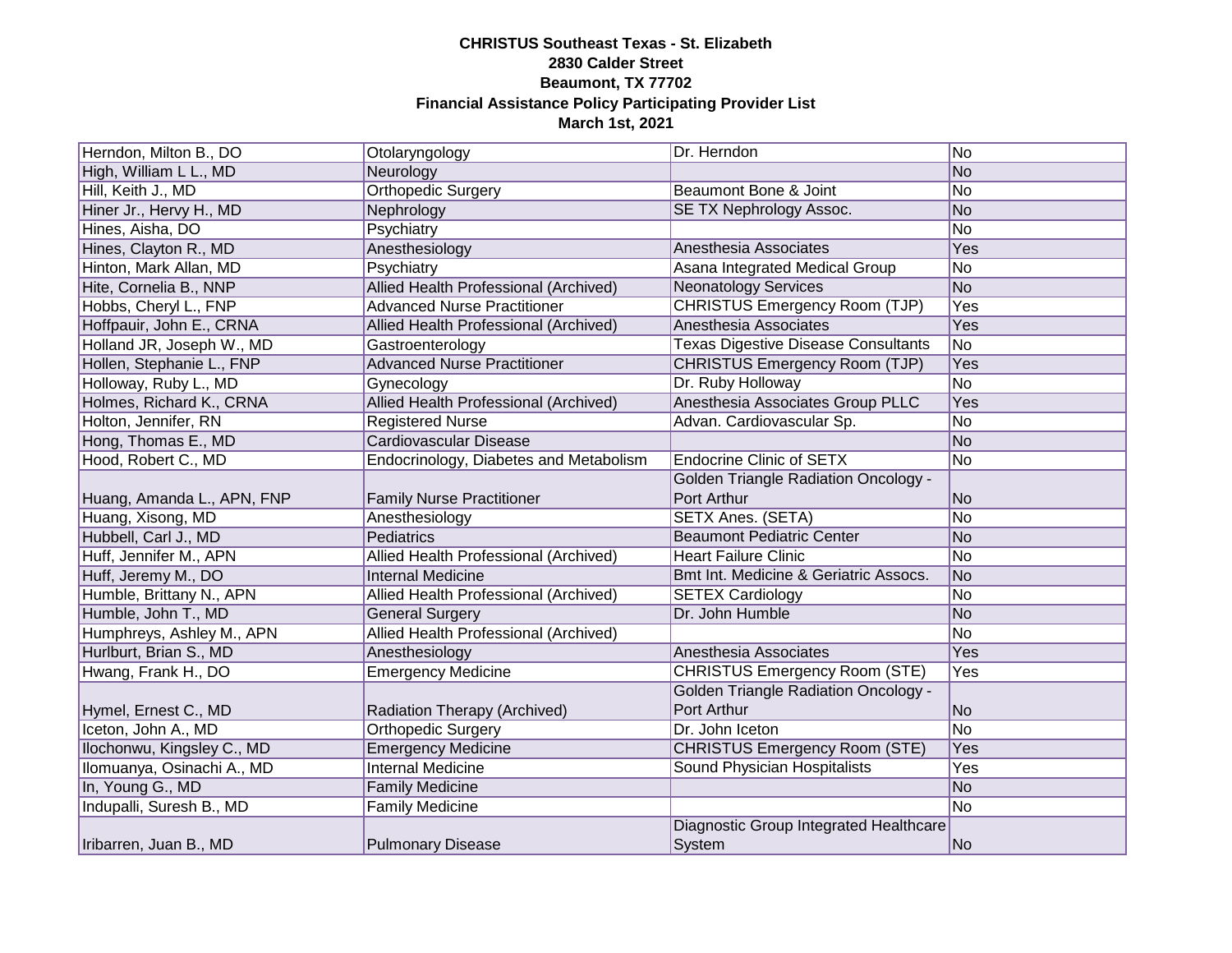| Isabell Jr, Gene P., MD       | <b>Orthopedic Surgery</b>              | Bmt. Bone & Joint                          | No             |
|-------------------------------|----------------------------------------|--------------------------------------------|----------------|
| Ishfaq, Muhammad, MD          | <b>Internal Medicine</b>               | Sound Physician Hospitalist                | Yes            |
| Ishmael, Jennifer, FNP        | <b>Family Nurse Practitioner</b>       | <b>Texas Digestive Disease Consultants</b> | No             |
| Islam, Mohammed A., MD        | Cardiovascular Disease                 | Gulf Coast Cardiology Group, P.A.          | No             |
| Ivanova, Natalia, DO          | <b>Family Medicine</b>                 | <b>TCH Family Medicine</b>                 | No             |
| Jackson, Christine S., NP     | Allied Health Professional (Archived)  | <b>SETCA</b>                               | No             |
| Jacoby, Lauren B., DO         | <b>Internal Medicine</b>               | Sound Physcian Hospitalist TEL             | Yes            |
| Jalali, Hamid R, DO           | <b>Family Medicine</b>                 |                                            | No             |
| Janjua, Aamer W, MD           | <b>Internal Medicine</b>               | <b>Reliant Physicians of SETX</b>          | No             |
| Jansky, Laurie L., MD         | <b>Family Medicine</b>                 | Beaumont Bone & Joint                      | No             |
| Januszewski, David, DPM       | Podiatry                               | Golden Triangle Foot & Ankle               | No             |
| Jaramillo Jr, Eduardo L., MD  | <b>Obstetrics &amp; Gynecology</b>     |                                            | No             |
| Jaramillo Sr, Eduardo L., MD  | <b>Obstetrics &amp; Gynecology</b>     |                                            | No             |
| Jasani, Rojina H., MD         | <b>Obstetrics &amp; Gynecology</b>     |                                            | No             |
| Javed, Rehana H., MD          | Pathology                              | <b>Beaumont Pathology Associates</b>       | No             |
| Jayaraj, Kandaswamy, MD       | Endocrinology, Diabetes and Metabolism | <b>Triangle Endocrinology</b>              | No             |
| Jerry, Krystal L., MD         | Pediatrics                             | <b>MD KIDS PEDIATRICS</b>                  | N <sub>o</sub> |
| Jimenez-Sanders, Rebecca, MD  | Neurology                              | Telespecialists                            | No             |
| Joe, Roger G., MD             | Psychiatry                             | Asana Integrated Medical Group             | No             |
| John, Reji, MD                | Nephrology                             |                                            | No             |
| Johnson, Sharae D., MD        | <b>Obstetrics &amp; Gynecology</b>     | Southeast Texas OB/GYN Assoc, PA           | No             |
| Jones, Gene E., MD            | Gynecology                             | Advanced Women's Healthcare                | No             |
| Jones, Stephen T., MD         | <b>Orthopedic Surgery</b>              |                                            | No             |
| Jordan Jr., Carl C., MD       | Otolaryngology                         | <b>SE TX ENT Associates</b>                | No             |
| Joshi, Reeti K., MD           | Rheumatology                           | <b>Advanced Rheumatology Associates</b>    | No             |
| Josue, Carlos V., MD          | <b>Internal Medicine</b>               | Sound Physician Hospitalist                | Yes            |
| Kaissi, Kahtan A., MD         | <b>Internal Medicine</b>               |                                            | No             |
| Kanesan, Krishnakumari, MD    | Pediatrics                             | MD Kids Pediatrics dba Top Care            | No             |
| Kansara, Girishkumar B., MD   | <b>Internal Medicine</b>               | <b>SE TX Med'l Asso. (SETMA)</b>           | No.            |
| Kansara, Seema, MD            | Ophthalmology                          | Eye Centers Of Southeast Texas LLP         | No             |
| Karia, Ramesh R., MD          | <b>Medical Oncology</b>                |                                            | No             |
| Katei, George K., MD          | <b>Internal Medicine</b>               |                                            | No             |
| Katsigiannis, Christos A., MD | Thoracic & Cardiac Surgery             | <b>NIRP Beaumont PLLC</b>                  | No             |
| Kavouspour, Darioush, MD      | <b>General Surgery</b>                 | Trauma Services - St. Elizabeth            | No             |
| Kavoussi, Shaheen, MD         | Ophthalmology                          | Dr. Singla                                 | No             |
| Kayani, Zainab Z., DO         | Nephrology                             | SE TX Nephrology Assoc.                    | No             |
| Keller, Michael G., DO        | Internal Medicine                      |                                            | No.            |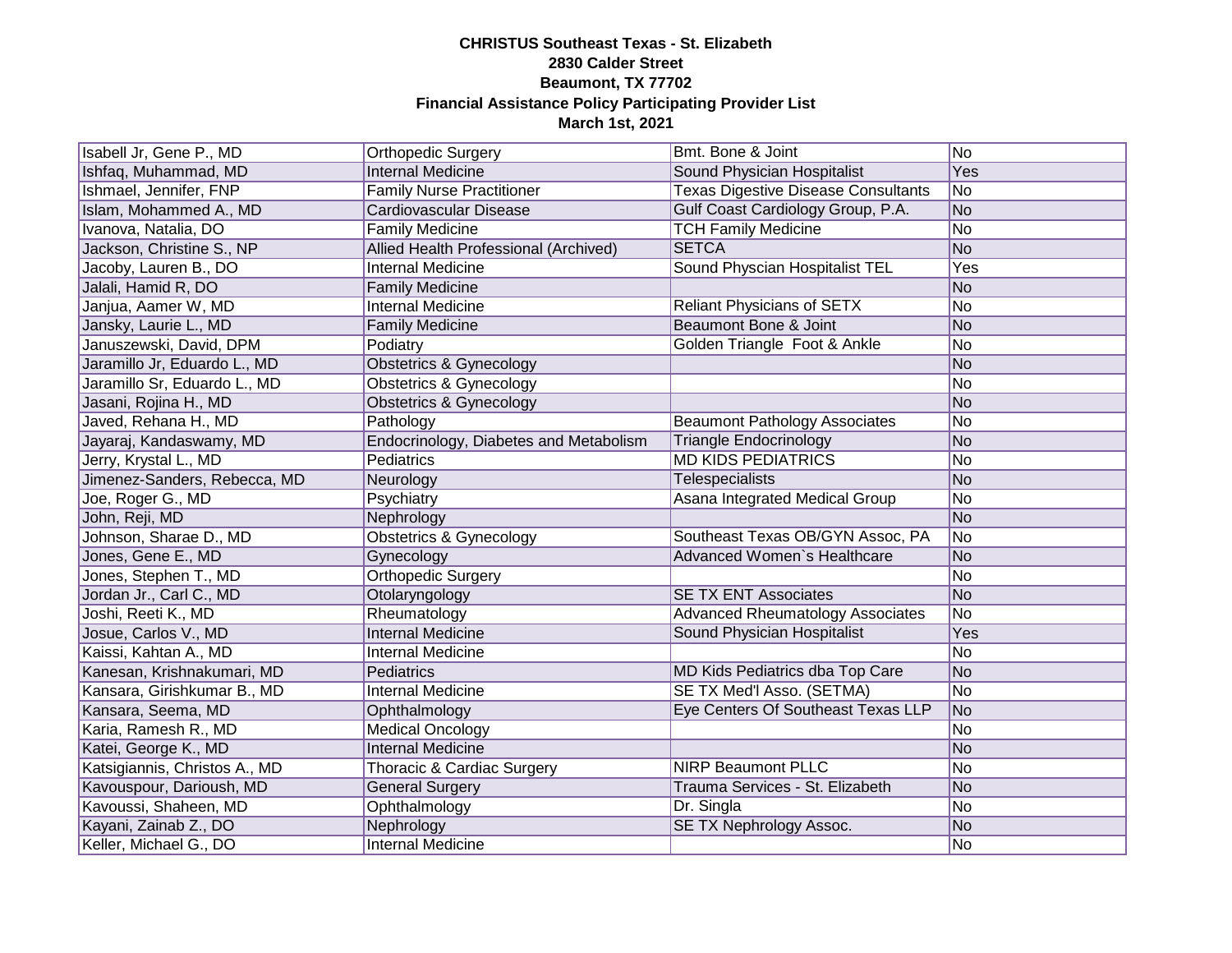| Kelley, Brooke L., APN       | Allied Health Professional (Archived)         |                                           | No             |
|------------------------------|-----------------------------------------------|-------------------------------------------|----------------|
| Kelly, Courtney C., CRNA     | <b>Certified Registered Nurse Anesthetist</b> | Lake Charles Anesthesiology, APMC         | Yes            |
| Kergosien, Kristi K., FNP    | <b>Family Nurse Practitioner</b>              | <b>SETX Pulmonary Asso</b>                | N <sub>O</sub> |
| Kergosien, Matthew C., MD    | <b>Orthopedic Surgery</b>                     | Bmt. Bone & Joint                         | N <sub>o</sub> |
| Khan, Fazal, MD              | Ambulatory                                    | <b>CHRISTUS Emergency Room (STE)</b>      | Yes            |
| Khan, Majaz A., DO           | <b>Family Medicine</b>                        | SE TX Med'l Asso. (SETMA)                 | <b>No</b>      |
| Khuwaja, Samreen, MD         | <b>Internal Medicine</b>                      | Sound Physcian Hospitalist TEL            | Yes            |
| Kirby, James F., MD          | Gynecology                                    | SE TX OB-GYN Assocs.                      | No             |
| Kirchhoff, Jerri L., NNPBC   | <b>Neonatal Nurse Practitioner</b>            | <b>Neonatology Services</b>               | No             |
| Kodali, Srinivas, MD         | <b>Medical Oncology</b>                       | TX Oncology, PA (TOPA)                    | <b>No</b>      |
| Kotzur, Francis J., MD       | <b>Family Medicine</b>                        | Mid County F. Practice Clinic             | N <sub>o</sub> |
| Kovar, Jay L., MD            | <b>Emergency Medicine</b>                     | <b>CHRISTUS Emergency Room (STE)</b>      | Yes            |
| Kramer, Robert C., MD        | <b>Orthopedic Surgery</b>                     | Bmt. Bone & Joint                         | N <sub>o</sub> |
| Kresta, Jennifer M., MD      | General Surgery                               | Southeast Texas Surgical Associates       | N <sub>o</sub> |
| Krishnan, Vijay K., MD       | Anesthesiology                                | SETX Anes. (SETA)                         | N <sub>o</sub> |
| Kubala, Mark J., MD          | <b>Neurological Surgery</b>                   | <b>Golden Triangle Neurocare</b>          | No             |
| Kumar, Aneel, MD             | <b>Internal Medicine</b>                      | <b>Sound Physicians Hospitalist</b>       | Yes            |
| Kumar, Vijay, MD             | Rheumatology                                  | SE TX Med'l Asso. (SETMA)                 | No             |
| Kumar-Misir, Victor, MD      | <b>Family Medicine</b>                        |                                           | N <sub>o</sub> |
| Kuriakose, Ajith, MD         | Nephrology                                    | <b>Beaumont Nephrology Associates</b>     | No             |
| Kusnoor, Vijay S., MD        | Pediatric Cardiology                          | SE TX Med'l Asso. (SETMA)                 | N <sub>o</sub> |
| LaMendola, Stephen L., MD    | Cardiothoracic Surgery                        | Asso. CV/Thoracic Surgs.                  | No             |
| LaMonica, Gene E., MD        | <b>Obstetrics &amp; Gynecology</b>            |                                           | N <sub>o</sub> |
| Lanier, William D., CRNA     | Allied Health Professional (Archived)         | Anesthesia Associates                     | Yes            |
| Larson, Mark D., MD          | <b>Plastic Surgery</b>                        | Dr. Mark Larson                           | N <sub>o</sub> |
|                              |                                               | Beaumont Internal Medicine & Geriatric    |                |
| Lavalais, Gwendolyn L., MD   | <b>Medical Oncology</b>                       | Associates                                | No             |
| Le, Phuc N., MD              | <b>Family Medicine</b>                        | <b>Southeast Texas Medical Associates</b> | N <sub>o</sub> |
| LeBlanc, Eric W., CRNA       | Allied Health Professional (Archived)         | Anesthesia Associates                     | Yes            |
| Lee, Faye M., MD             | <b>Emergency Medicine</b>                     | Sound Physicians                          | Yes            |
| Lee, Shung-Man Kurt, MD      | Nephrology                                    |                                           | N <sub>o</sub> |
| LeJune, Charlotte A., APN    | Allied Health Professional (Archived)         |                                           | N <sub>o</sub> |
| Lemaire, Raymond P., CRNA    | Allied Health Professional (Archived)         |                                           | Yes            |
| LeMaster, Katherine T., APRN | Allied Health Professional (Archived)         | TX Oncology, PA (TOPA)                    | N <sub>o</sub> |
| Lemeshko, Sergy V., MD       | Radiology                                     | <b>Radiology Associates</b>               | Yes            |
|                              |                                               | <b>CHRISTUS Southeast Texas</b>           |                |
| Leon, Sergio A., MD          | Rheumatology                                  | <b>Rheumatology Assoc</b>                 | No.            |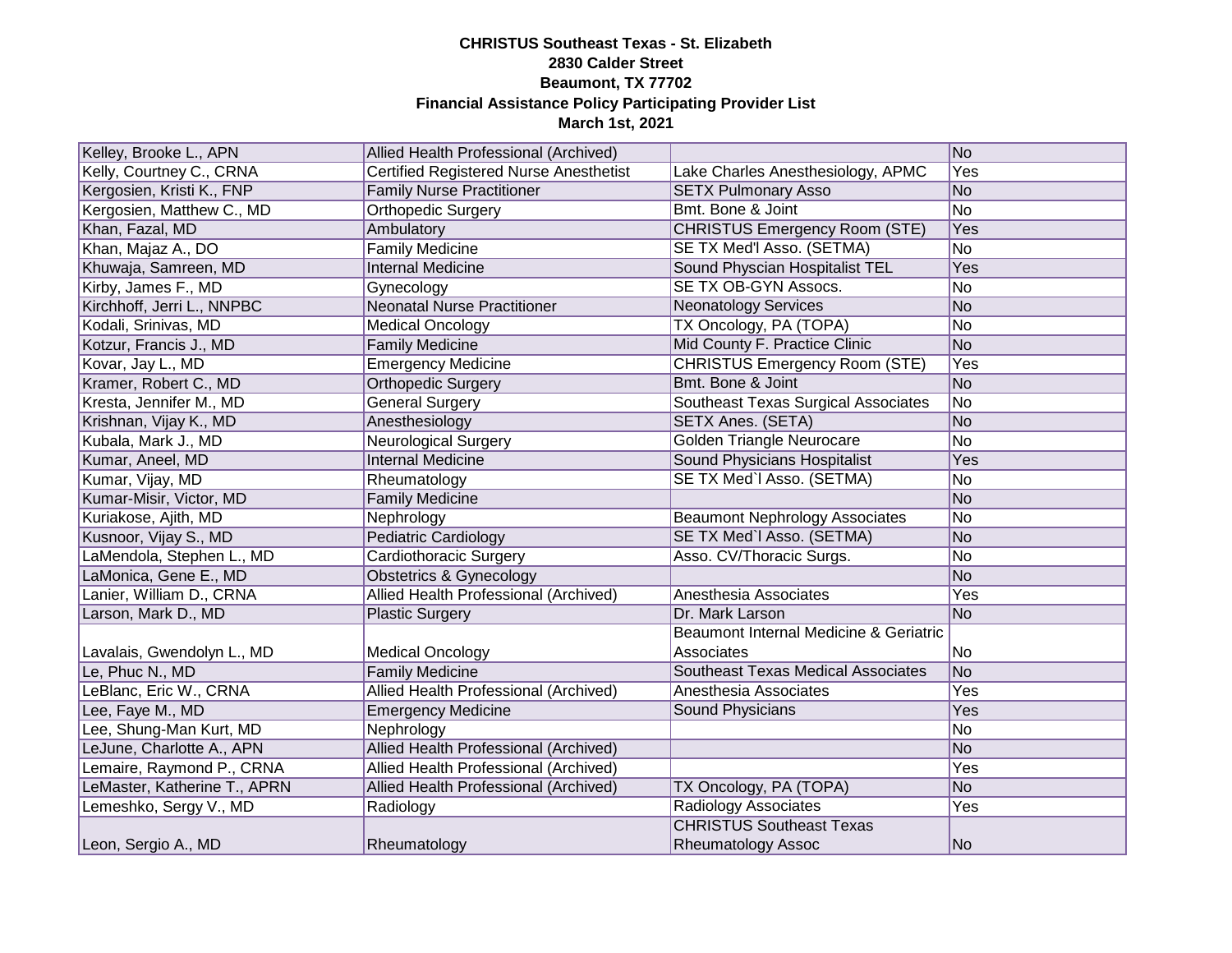| Levine, Msonthi B., MD     | Internal Medicine                      | Golden Triangle Int. Medicine and       | No             |
|----------------------------|----------------------------------------|-----------------------------------------|----------------|
| Lewis, Sara L., LSA        | Allied Health Professional (Archived)  |                                         | No             |
| Liles, Nathan, MD          | Pathology                              | <b>Beaumont Pathology Associates</b>    | N <sub>o</sub> |
| Lin, Robin F., MD          | Psychiatry                             | <b>Health Link Now</b>                  | No             |
| ockwood, Matthew M., MD    | <b>Emergency Medicine</b>              | Sound Physicians                        | <b>Yes</b>     |
| _ohano, Teekam D, MD       | Pediatrics                             |                                         | No             |
| _ombardo, Thomas R., MD    | Cardiovascular Disease                 | Advan. Cardiovascular Sp.               | No             |
| ove, Jodi L., APRN, RNFA   | Allied Health Professional (Archived)  | Port Arthur Surgical Association        | No             |
| Lowrance, Christy, PA      | Allied Health Professional (Archived)  | Southeast Texas Cardiology              | No             |
| Lucas, Peter B., MD        | Psychiatry                             | <b>Health Link Now</b>                  | No             |
| Lue, Stanley G., MD        | Neurology                              | TeleSpecialists, LLC                    | No             |
| Mackan II, Emmett R., MD   | <b>General Surgery</b>                 | Southeast Texas Surgical Associates     | No             |
| Maddox, Thomas H., CRNA    | Allied Health Professional (Archived)  | Anesthesia Associates                   | Yes            |
| Maheshwari, Yugal K, MD    | Endocrinology, Diabetes and Metabolism |                                         | N <sub>o</sub> |
| Malani, Ashok K., MD       | <b>Medical Oncology</b>                | TX Oncology, PA (TOPA)                  | No             |
| Mallett, Paul W., MD       | Emergency Medicine                     | <b>CHRISTUS Emergency room (STE)</b>    | Yes            |
| Malley, Melissa, NP        | Allied Health Professional (Archived)  | <b>CHRISTUS Hospital Hyperbarics</b>    | No             |
| Manuel, Mary, MD           | Pediatrics                             |                                         | No             |
| Mapp, Michael W., MD       | Ophthalmology                          |                                         | No             |
| Marchand IV, Sidney A., MD | <b>Family Medicine</b>                 | <b>Bmt Dermatology/ Family Practice</b> | No             |
| Marchand, Nathan R., MD    | <b>Family Medicine</b>                 | <b>Bmt Dermatology/ Family Practice</b> | No             |
| Marchand, Sharon M, MD     | Dermatology                            |                                         | No             |
| Margolis, Wayne S., MD     | Cardiovascular Disease                 |                                         | No             |
| Marroquin, Michelle, APN   | Allied Health Professional (Archived)  | Asso. CV/Thoracic Surgs.                | No             |
| Martel, Lori L., APRN      |                                        | <b>Heart Failure Clinic</b>             | No             |
| Martin, Mary W., MD        | <b>Obstetrics &amp; Gynecology</b>     |                                         | No             |
| Martinez, Jared K., CRNA   | Allied Health Professional (Archived)  | Anesthesia Associates                   | Yes            |
| Martinez, Marcy O., APN    | Allied Health Professional (Archived)  | Southeast Texas Cardiology              | N <sub>o</sub> |
| Mason, Benjamin D., MD     | <b>Emergency Medicine</b>              | <b>CHRISTUS EmergencyRoom (STE)</b>     | Yes            |
| Mason, Charles A., MD      | Anesthesiology                         | Anesthesia Associates                   | Yes            |
| Masud, Muhammad W., MD     | Neurology                              | TeleSpecialists, LLC                    | N <sub>o</sub> |
| May, Norman C., MD         | Dermatology                            |                                         | No             |
| McBryde, Nicole K., FNP    | Allied Health Professional (Archived)  |                                         | No             |
| McCoy, Deborah D., MD      | <b>Internal Medicine</b>               | Sound Physician Hospitalist             | Yes            |
| McCredie, Michael J., MD   | Anesthesiology                         | Anesthesia Associates                   | Yes            |
| McDonald, Mark M., MD      | Neurology                              | Telespecialists                         | No             |
| McDonald, Russell N., DO   | <b>Family Medicine</b>                 |                                         | No             |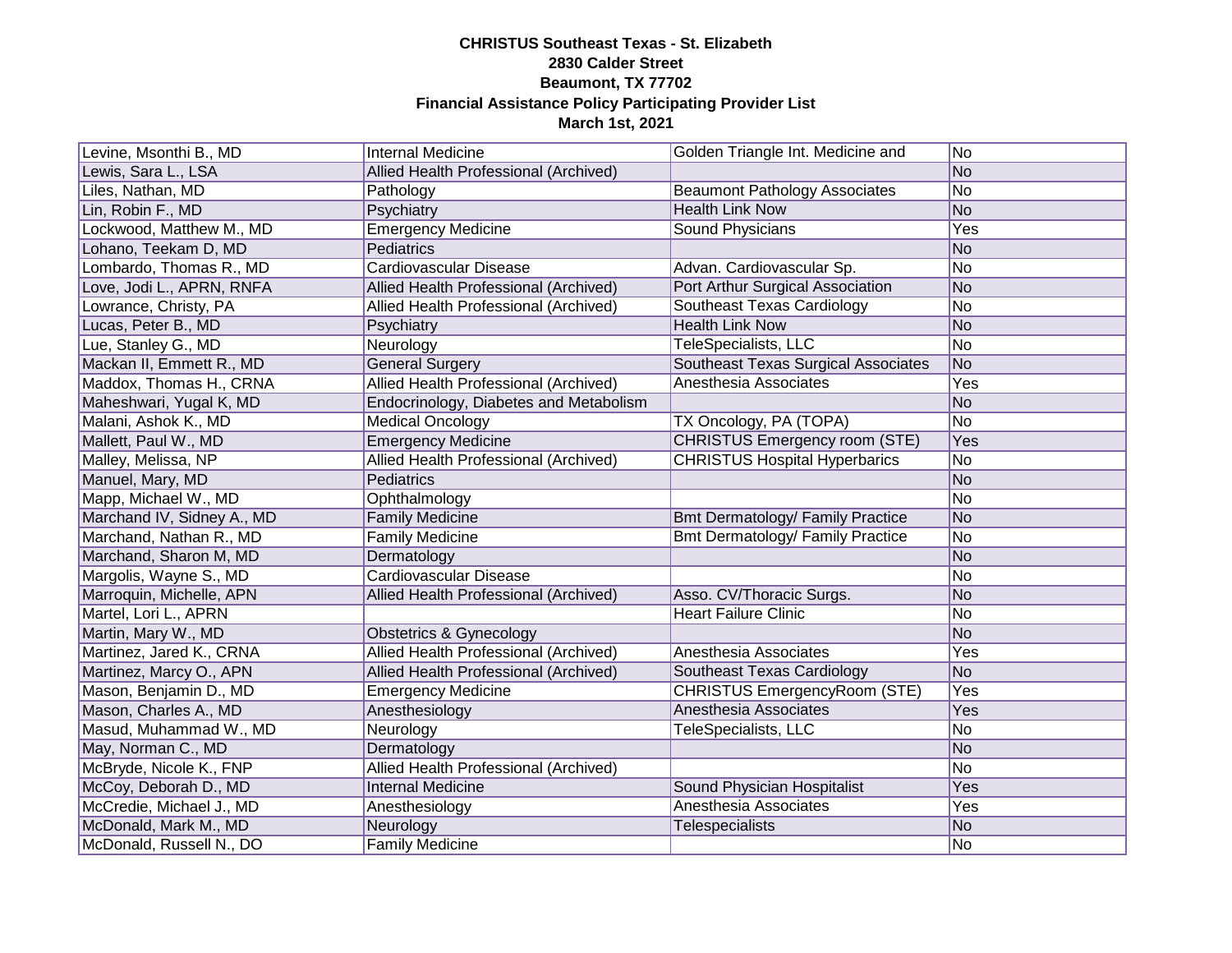| McEachern, Tara L., APN      | Allied Health Professional (Archived) | <b>Neonatology Services</b>            | No             |
|------------------------------|---------------------------------------|----------------------------------------|----------------|
| McGrew, Allen D., DO         | Cardiovascular Disease                | Advan. Cardiovascular Sp.              | No             |
| McKenney, Scott A., MD       | <b>Medical Oncology</b>               | TX Oncology, PA (TOPA)                 | N <sub>O</sub> |
| McNeal, Jacqueline E., APN   | <b>Advanced Nurse Practitioner</b>    | <b>CHRISTUS Emergency Room (STE)</b>   | Yes            |
| Meaux Jr., Craig, MD         | Ophthalmology                         | Eye Center of Southeast Texas          | N <sub>o</sub> |
| Medina, Luis A, MD           | <b>Internal Medicine</b>              |                                        | No             |
| Mehari, Tigist Girmy, MD     | Neurology                             | TeleSpecialists, LLC                   | No             |
| Mendoza, Lance, CRNA         | Allied Health Professional (Archived) | Anesthesia Associates                  | Yes            |
| Mennie, Gary R., MD          | Gynecology                            |                                        | N <sub>o</sub> |
| Mensah, Apryl S., MD         | <b>Radiation Oncology</b>             | TX Oncology, PA (TOPA)                 | No             |
| Mensah, Jason O., DO         | Psychiatry                            | <b>Beaumont Psychiatric Clinic</b>     | <b>No</b>      |
| Meyers, Clifford W., MD      | Neurology                             | <b>Telespecialists</b>                 | No             |
| Miles, Richard W., MD        | Anesthesiology                        | Anesthesia Associates                  | Yes            |
| Miles, Shari K., APRN        | Allied Health Professional (Archived) | Diagnostic Group                       | No             |
| Miller, Barry R., MD         | <b>General Surgery</b>                | Port Arthur Surgical Association       | N <sub>o</sub> |
| Miller, John W., MD          | Ophthalmology                         | Downtown Eye Associates                | No             |
| Mithani, Waheeda, MD         | <b>General Surgery</b>                | Port Arthur Surgical Association       | N <sub>o</sub> |
| Mohamed, Hesham, MD          | <b>Internal Medicine</b>              | Sound Physcian Hospitalist TEL         | Yes            |
| Molina, James T., MD         | Pathology                             | <b>Beaumont Pathology Associates</b>   | N <sub>o</sub> |
| Montoya, Dennis, MD          | <b>Emergency Medicine</b>             | <b>CHRISTUS Emergency Room (STE)</b>   | Yes            |
| Moore, Michael B., APN       | Allied Health Professional (Archived) | Asso. CV/Thoracic Surgs.               | N <sub>o</sub> |
| Morbia, Pradip J., MD        | Cardiovascular Disease                | Gulf Coast Cardiology Group, P.A.      | No             |
| Morrell, Peter J., DO        | Dermatology                           |                                        | No             |
| Moses, Charles R., MD        | Gynecology                            |                                        | No             |
| Movva, Anand B., MD          | <b>Internal Medicine</b>              |                                        | No             |
| Mowzoon, Nima, MD            | Neurology                             | TeleSpecialists, LLC                   | N <sub>o</sub> |
| Mulindwa, Deo, MD            | <b>Internal Medicine</b>              | Sound Physician Hospitalist            | Yes            |
| Murillo, Amy C., APN         | <b>Advanced Nurse Practitioner</b>    | <b>CHRISTUS Emergency Room (STE)</b>   | N <sub>o</sub> |
| Murphy, Vincent P., MD       | <b>Family Medicine</b>                | SE TX Med'l Asso. (SETMA)              | No             |
|                              |                                       | Beaumont Internal Medicine & Geriatric |                |
| Musa, Mustafa I., MD         | <b>Internal Medicine</b>              | Associates                             | No             |
| Musa, Rawan M., MD           | <b>Internal Medicine</b>              | Bmt Int. Medicine & Geriatric Assocs.  | No             |
| Muthusamy, Anbu D., MD       | Neonatal-Perinatal Medicine           | <b>NeoNatology Services</b>            | N <sub>o</sub> |
| Myrick, Terry W., MD         | Cardiothoracic Surgery                | Asso. CV/Thoracic Surgs.               | N <sub>o</sub> |
| Nagaraja, Harsha G., MD      | Neurology                             | TeleSpecialists, LLC                   | No             |
| Nandipaty, Chandrasekhar, MD | <b>Family Medicine</b>                | Sound Physcian Hospitalist TEL         | Yes            |
| Nantz, William, DDS          | Dentistry                             |                                        | No             |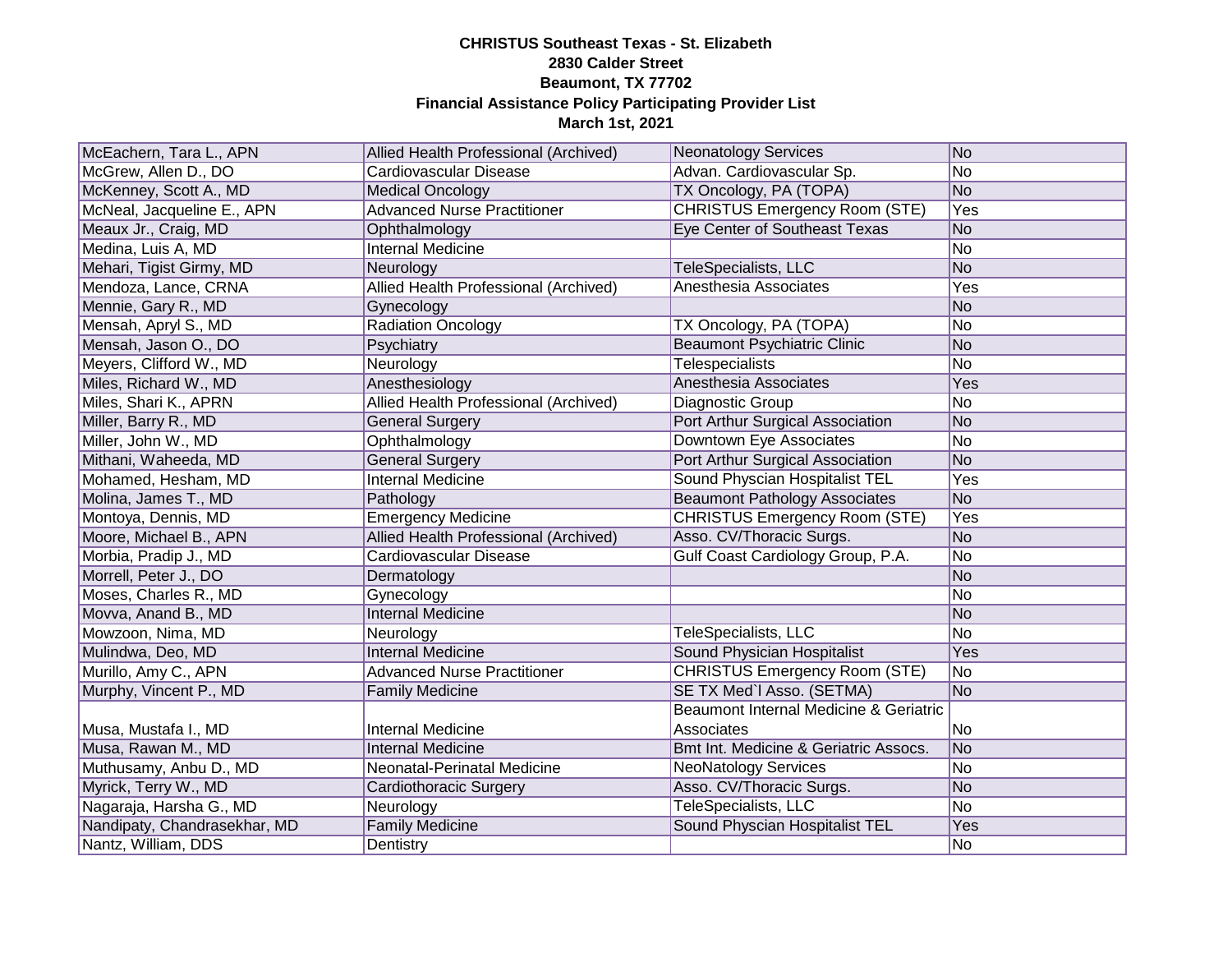| Naqvi, Tahir, MD              | <b>Medical Oncology</b>                | <b>Baptist Physician Network</b>        | No              |
|-------------------------------|----------------------------------------|-----------------------------------------|-----------------|
| Ndungu, Hiram K., MD          | <b>Internal Medicine</b>               | <b>Sound Physicians Hospitalist</b>     | <b>Yes</b>      |
| Nelson, Peter S., MD          | Dermatology                            | <b>Bmt Dermatology/ Family Practice</b> | <b>No</b>       |
| Newman, Richard P., MD        | Neurology                              | <b>TeleSpecialists, LLC</b>             | $\overline{No}$ |
| Ngo, Nancy T T., MD           | Pediatrics                             |                                         | No              |
| Nguyen, Jaclyn N., MD         | <b>Emergency Medicine</b>              | <b>CHRISTUS Emergency Room (STE)</b>    | Yes             |
| Nguyen, Thi T, DO             | <b>Family Medicine</b>                 | <b>First Response Urgent Care</b>       | No              |
| Nichols, Patrick M., DO       | <b>Emergency Medicine</b>              | <b>SPOHN EMCARE Emergency</b>           | Yes             |
| Nightingale, Joseph A., MD    | Radiology                              | Southeast Texas Imaging, L.L.P          | <b>No</b>       |
| Ntsoane, Elias M., MD         | Neurology                              | <b>Medical Neurology</b>                | No              |
| Nunez-Gussman, Janna K., MD   | Dermatology                            |                                         | No              |
| Nwachokor, Jasmin, MD         | <b>Obstetrics &amp; Gynecology</b>     | <b>SETX OB-GYN</b>                      | No              |
|                               |                                        | Metropolitan Cardiology - Dr. Chima     |                 |
| Nwaukwa, Chima C., MD         | Cardiovascular Disease                 | Nwaukwa                                 | No              |
| O' Donald, Pete E., DPM       | Podiatry                               | Pete O'Donald, DPM PLLC                 | No              |
| O'Bryan, Robert K., MD        | Anesthesiology                         | Anesthesia Associates                   | Yes             |
|                               |                                        | Hospitalist Medicine Physicians of      |                 |
| Ojelade, Olubunmi A., MD      | <b>Family Medicine</b>                 | Texas dba Sound Physician               | Yes             |
| Ojiaku, Uchenna K., MD        | <b>Emergency Medicine</b>              | <b>CHRISTUS Emergency Room (STE)</b>    | <b>No</b>       |
| Okafor, Chinwe J., MD         | <b>Internal Medicine</b>               | Sound Physician Hospitalist             | Yes             |
| Okolo, Ekene I., MD           | <b>Internal Medicine</b>               | <b>Sound Physicians</b>                 | Yes             |
|                               |                                        | <b>Baptist Physician Network</b>        |                 |
| Olsen, Mary L., MD            | Rheumatology                           | <b>Rheumatology Center</b>              | No              |
| O'Mara Jr., William E., MD    | Otolaryngology                         | <b>SE TX ENT Associates</b>             | No              |
| O'Neil, Stephen B., MD        | Physical Medicine & Rehabilitation     |                                         | No              |
| Oommen, Joseph A., MD         | Neurology                              |                                         | No              |
| Oommen, Smitha E., MD         | <b>Medical Oncology</b>                |                                         | No              |
|                               |                                        | Diagnostic Group Integrated Healthcare  |                 |
| Ordonez, Alex, MD             | <b>General Surgery</b>                 | System                                  | <b>No</b>       |
| Ortiz, Jose M., MD            | Endocrinology, Diabetes and Metabolism | <b>Endocrine Clinic of SETX</b>         | No              |
| Oszczakiewicz, Michael T, MD  | Cardiothoracic Surgery                 | Asso. CV/Thoracic Surgs.                | No              |
| Oszczakiewicz, Rhonda A., APN | Allied Health Professional (Archived)  | Asso. CV/Thoracic Surgs.                | No              |
| Padron, Gustavo M., MD        | Radiology                              | Southeast Texas Imaging, L.L.P          | No              |
| Palang, Ronald P., MD         | <b>Internal Medicine</b>               | SE TX Med'l Asso. (SETMA)               | No              |
| Palmer, Wesley D., DO         | <b>Family Medicine</b>                 | <b>Permian Premier Health Services</b>  | No              |
| Palombo, David A., MD         | <b>Family Medicine</b>                 |                                         | No              |
| Pandi, HariKrishnaReddy, FNP  | <b>Family Nurse Practitioner</b>       | <b>CHRISTUS Emegency Room (STE)</b>     | Yes             |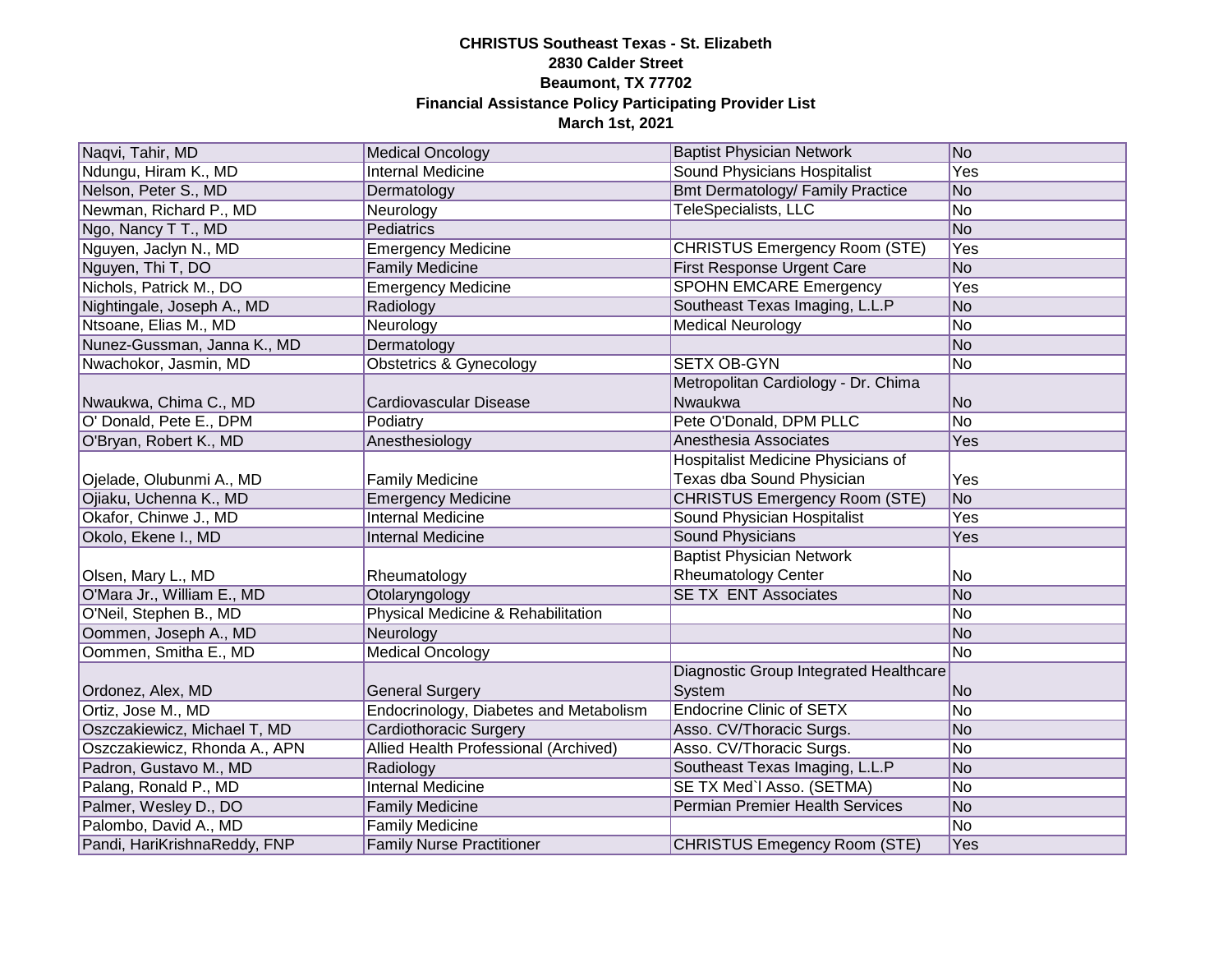| Parker, Calvin R., MD               | <b>Family Medicine</b>                |                                         | No        |
|-------------------------------------|---------------------------------------|-----------------------------------------|-----------|
| Parker, George R., LSA              | Allied Health Professional (Archived) | St. E Surgery                           | No        |
| Parkus, David E, MD                 | <b>General Surgery</b>                | Trauma Services - St. Elizabeth         | No        |
| Parma, David A., MD                 | Anesthesiology                        | Anesthesia Associates                   | Yes       |
|                                     |                                       | Diagnostic Group Integrated Healthcare  |           |
| Parsons, Chasity L., FNP            | <b>Advanced Nurse Practitioner</b>    | System                                  | No        |
| Patel, Abhilasha J., MD             | <b>Radiation Oncology</b>             | CHRISTUS St. Michael Oncology Clinic No |           |
| Patel, Amit M., MD                  | Dermatology                           |                                         | No        |
| Patel, C G., MD                     | Internal Medicine                     |                                         | <b>No</b> |
| Patel, Himansu, MD                  | Radiology                             | Radiology Associates                    | Yes       |
| Patel, Minesh M., MD                | <b>Family Medicine</b>                |                                         | No        |
| Patel, Neil J., MD                  | Neurology                             | <b>Telespecialists</b>                  | No        |
| Patel, Vijesh K., MD                | <b>Internal Medicine</b>              |                                         | No        |
| Patibandla, Sumalatha, MD           | <b>Medical Oncology</b>               |                                         | No        |
| Patri, Rahul, MD                    | Cardiovascular Disease                |                                         | No        |
| Patterson, Bobby R., MD             | Ambulatory                            | Emergency Room (Off-Campus ED)          | Yes       |
| Pearson, Bradley V., MD             | <b>Emergency Medicine</b>             | <b>CHRISTUS Emergency Room (STE)</b>    | Yes       |
| Penning, Chris, DO                  | <b>Family Medicine</b>                | Golden Triangle Family Care Center      | <b>No</b> |
| Perez-Montalvo, Jose J., MD         | <b>Internal Medicine</b>              | Sound Physician Hospitalist             | Yes       |
| Perry, Russell K., MD               | Allergy & Immunology                  | Family Allergy & Asthma Center          | No        |
| Pickard, William D., MD             | <b>Family Medicine</b>                | <b>CHRISTUS Family Medicine Port</b>    | <b>No</b> |
| Pieternelle, Jurswin C., MD         | <b>Obstetrics &amp; Gynecology</b>    | SE TX OB-GYN Assocs.                    | No        |
| Pigno, Mark A., DDS                 | Oral and Maxillofacial Surgery        |                                         | No        |
| Pirmohamed, Fermina A., MD          | Neurology                             | <b>Telespecialists</b>                  | No        |
| Pitt, Ronald A., MD                 | Diagnostic Radiology                  | <b>Radiology Associates</b>             | Yes       |
| Pittman, Barry A., RNFA             | Allied Health Professional (Archived) | Southeast Texas Urology Associates      | No        |
| Pitts, Kimberly R R., DO            | <b>Family Medicine</b>                |                                         | No        |
| Plancher, Joao Mc-Oneil N., MD      | Neurology                             | <b>Telespecialists</b>                  | No        |
| Polavarapu, Sreedhar, MD            | <b>Internal Medicine</b>              |                                         | No        |
| Polizopoulos-Wilson, Natalie A., PA | Allied Health Professional (Archived) | Center for Women's Health and           | No        |
| Polk, Dawn R., FNP                  | Allied Health Professional (Archived) | <b>Reliant Physicians of SETX</b>       | No        |
| Pomonis, Nick S, DO                 | <b>Family Medicine</b>                |                                         | No        |
| Ponnuru, Hari B., MD                | Anesthesiology                        | Anesthesia Associates                   | Yes       |
|                                     |                                       | CHRISTUS St. Ellizabeth Med Grp.        |           |
| Powell, Leslie D., MD               | <b>Family Medicine</b>                | <b>Preventative Medicine</b>            | No        |
| Prause, Alvin, MD                   | Pediatrics                            |                                         | <b>No</b> |
| Proctor III, Jay C., MD             | <b>Family Medicine</b>                | <b>Beaumont Family Practice</b>         | No        |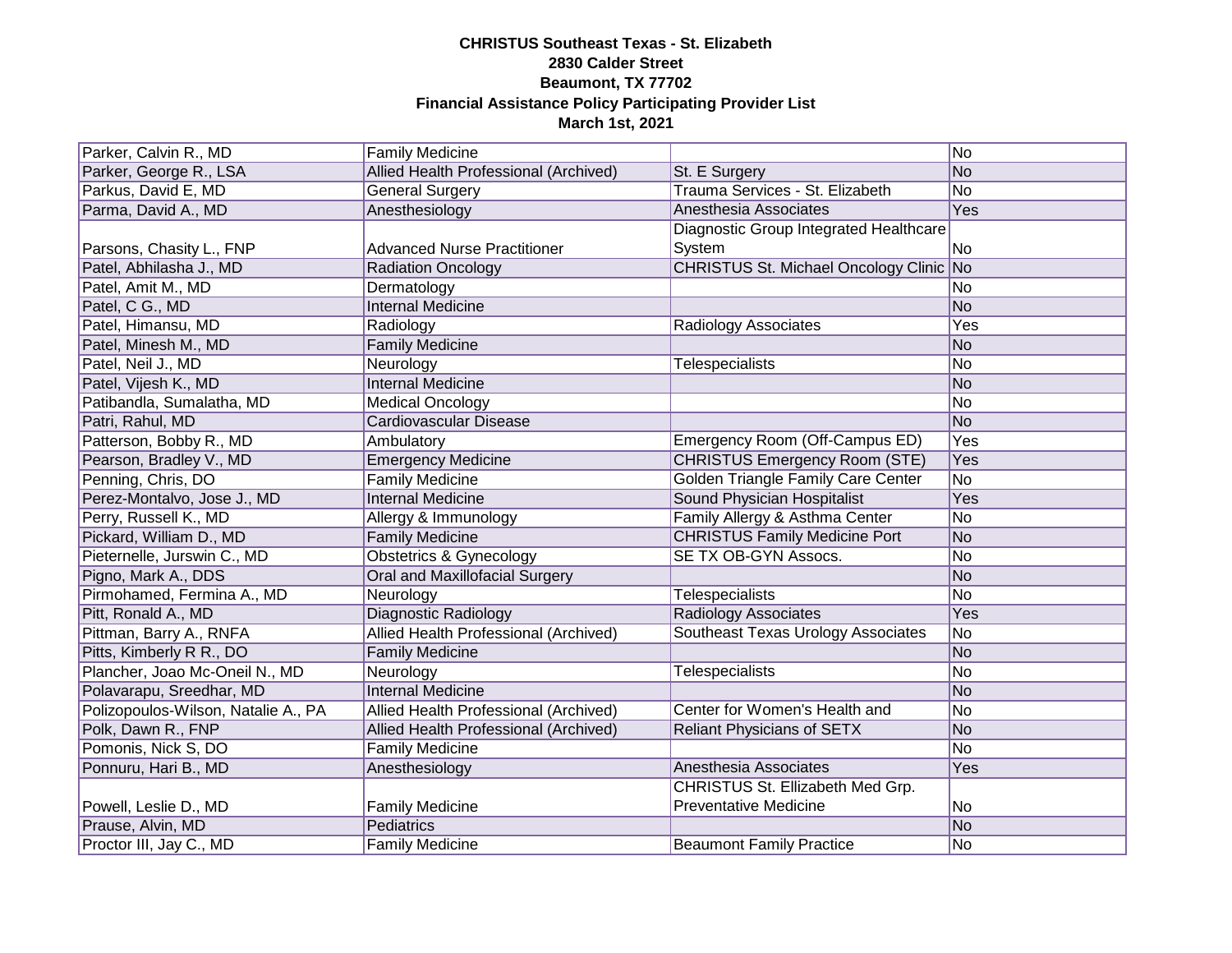| Proffitt, Paul Q., DO       | Neurology                                    | <b>Medical Neurology</b>               | No             |
|-----------------------------|----------------------------------------------|----------------------------------------|----------------|
| Pruitt, Kirk E., LSA        | <b>Allied Health Professional (Archived)</b> | American Surgical Professionals        | No             |
| Punay, Nestor C., MD        | Neurology                                    |                                        | N <sub>o</sub> |
| Purghol, Marwan, MD         | Neurology                                    | Neurology Associates of SE Texas,      | No             |
| Puri, Muhammad Rehan A., MD | Psychiatry                                   |                                        | No             |
| Quinn III, Andrew M., MD    | Dermatology                                  |                                        | N <sub>o</sub> |
| Quinn, John M., MD          | <b>Emergency Medicine</b>                    | <b>CHRISTUS Emergency Room (STE)</b>   | Yes            |
| Quirante, Frederick E., DPM | Podiatry                                     |                                        | No             |
| Quraishi, Shama P., MD      | <b>Family Medicine</b>                       |                                        | No             |
| Qureshi, Absar A., MD       | <b>Internal Medicine</b>                     | SE TX Med'l Asso. (SETMA)              | <b>No</b>      |
| Rafiq, Shahid, MD           | Pediatrics                                   | <b>MD KIDS PEDIATRICS</b>              | No             |
| Ramirez, Ignacio M., FNP    | <b>Advanced Nurse Practitioner</b>           | SE TX Med'l Asso. (SETMA)              | No             |
| Rana, Pauravi J., MD        | Psychiatry                                   | Asana Integrated Medical Group         | N <sub>o</sub> |
| Randolph Jr, Harvey H., DO  | <b>Family Medicine</b>                       |                                        | No             |
| Rao, Srinivasa K., MD       | Cardiovascular Disease                       | Srinivasa Rao, MD & Nidal Buheis, MD   | No             |
| Rauf, Shariq J., MD         | <b>Infectious Disease</b>                    | Southeast Texas Infectious Disease     | No             |
| Ravi, Prashanth, DMD        | Oral and Maxillofacial Surgery               |                                        | N <sub>o</sub> |
| Ray, Linda J., MD           | <b>Internal Medicine</b>                     | Bmt Adult Medicine, PA                 | No             |
| Raza, Shakeel, MD           | Psychiatry                                   | <b>Health Link Now</b>                 | N <sub>o</sub> |
| Reddy, Keshava C., MD       | <b>Infectious Disease</b>                    | <b>Infectious Disease Associates</b>   | No             |
| Redman, John L., MD         | <b>Family Medicine</b>                       |                                        | No             |
| Redwine, Heath, APRN        | Allied Health Professional (Archived)        | <b>CHRISTUS Emergency Room (STE)</b>   | Yes            |
| Rehman, Syed S., MD         | Nephrology                                   | SE TX Nephrology Assoc.                | N <sub>o</sub> |
| Reiter, Alexander A., MD    | <b>Obstetrics &amp; Gynecology</b>           |                                        | No             |
| Remirez, Antonio, MD        | <b>Internal Medicine</b>                     | Dr. JP & A. Remirez                    | No             |
| Ren, Min, MD                | Ophthalmology                                | <b>Beaumont Eye Associates</b>         | No             |
| Reneau, Amanda M., FNP      | Allied Health Professional (Archived)        |                                        | No             |
| Reyenga, Audrey H., PA      | Allied Health Professional (Archived)        | Bmt. Bone & Joint                      | N <sub>o</sub> |
| Richardson, Kelly, PA       | Allied Health Professional (Archived)        | <b>CHRISTUS Emergency Room (STE)</b>   | Yes            |
|                             |                                              | Diagnostic Group Integrated Healthcare |                |
| Riedinger, Melissa S., FNP  | <b>Advanced Nurse Practitioner</b>           | System                                 | No             |
| Riordan, Katherine C., MD   | Neurology                                    | TeleSpecialists, LLC                   | N <sub>o</sub> |
| Rising, Kelly W., MD        | <b>Obstetrics &amp; Gynecology</b>           | SE TX OB-GYN Assocs.                   | No             |
| Rizk, Traci A., FNP         | Allied Health Professional (Archived)        | Beaumont Bone & Joint                  | N <sub>o</sub> |
| Rizk, Wagdy S., MD          | <b>Orthopedic Surgery</b>                    | Bmt. Bone & Joint                      | No             |
| Rizvi, Rabab, MD            | Psychiatry                                   | <b>Health Link Now</b>                 | <b>No</b>      |
| Roberts, Matthew T., DO     | <b>Family Medicine</b>                       | Sound Physicians                       | Yes            |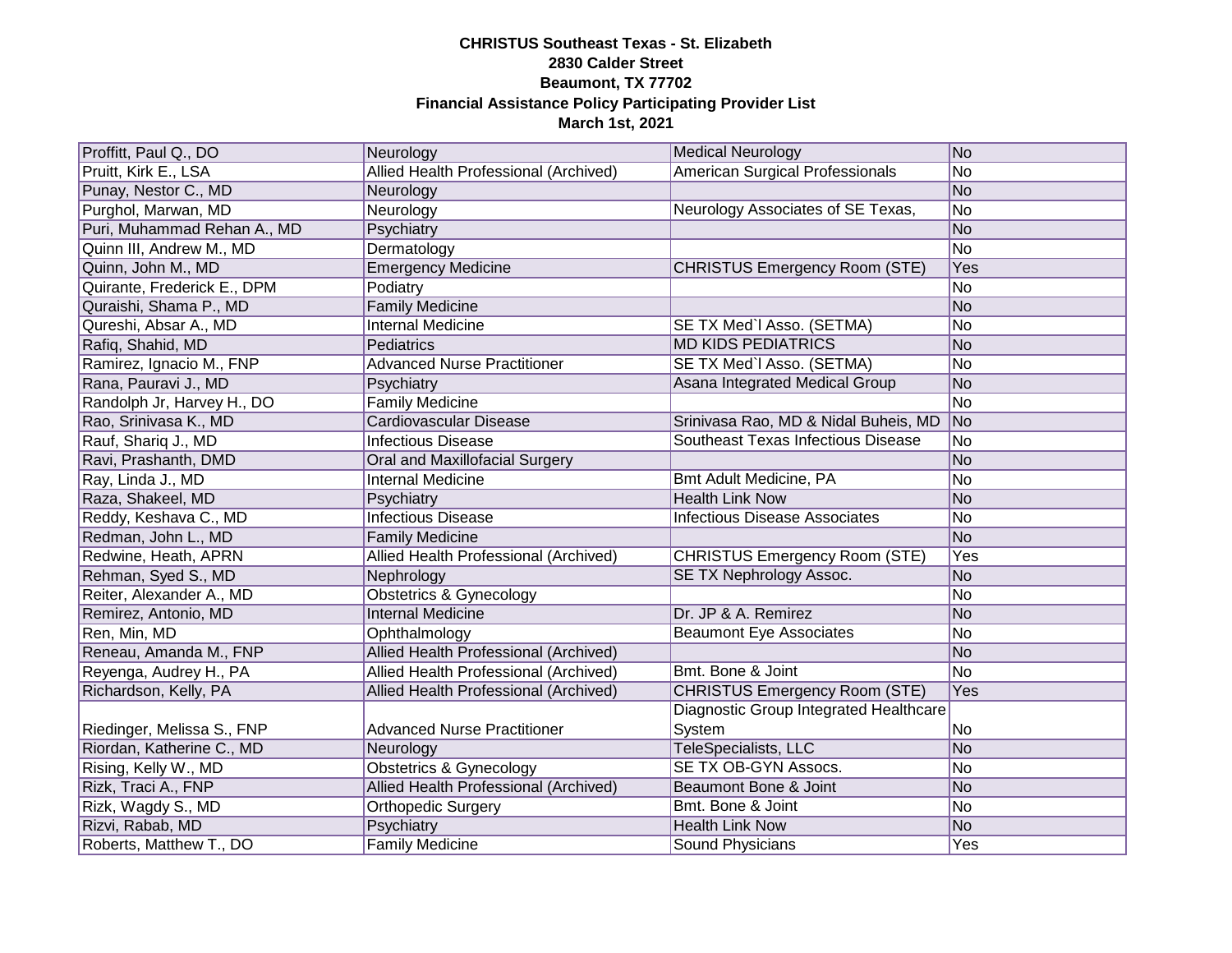| Robertson, Dawn E., MD          | Anesthesiology                        | Anesthesia Associates                       | Yes            |
|---------------------------------|---------------------------------------|---------------------------------------------|----------------|
| Roebuck, Jeremy C., MD          | Otolaryngology                        | <b>SE TX ENT Associates</b>                 | No             |
| Roesler, Nathan R., MD          | Pediatrics                            | <b>Beaumont Pediatric Center</b>            | N <sub>o</sub> |
| Rogers, Kristen M., CRNA, CRNA  | Allied Health Professional (Archived) | Anesthesia Service of WCCH                  | Yes            |
| Rogers, Mark W., MD             | <b>Emergency Medicine</b>             |                                             | Yes            |
| Rosell, John F., MD             | <b>Emergency Medicine</b>             | <b>Schumacher Clinical Partners</b>         | Yes            |
| Ross, Cray L., MD               | <b>Emergency Medicine</b>             | Sound Physicians                            | Yes            |
| Rotenberg, Michael, MD          | Cardiovascular Disease                |                                             | No             |
| Rouhana, Ziad A., MD            | <b>Internal Medicine</b>              | Sound Physician Hospitalists                | Yes            |
| Rutledge Jr., William M., MD    | <b>Family Medicine</b>                | <b>Orange Medical Surgical Associates</b>   | No             |
| Ryan, Megan, APRN, FNP          | <b>Family Nurse Practitioner</b>      | <b>CHRISTUS Emergency Room (STE)</b>        | No             |
| Saha, Sam K., MD                | Neurology                             | TeleSpecialists, LLC                        | No             |
| Sahara, Joshua J., MD           | <b>Emergency Medicine</b>             | <b>Schumacher Clinical Partners</b>         | No             |
| Saldana, Georgina, CSFA         | Allied Health Professional (Archived) | American Surgical Professionals             | No             |
| Saldarriaga, Alina, MD          | Neonatal-Perinatal Medicine           | <b>Neonatology Services</b>                 | No             |
| Saleem, Yasir, MD               | Neurology                             | <b>BCM Neurology Associates</b>             | No             |
| Sanchez, Charles W., MD         | Anesthesiology                        | Anesthesia Associates                       | Yes            |
| Sanders, Lawrence W., MD        | <b>Family Medicine</b>                |                                             | No             |
| Sanford, Benn W., APRN          | Allied Health Professional (Archived) | SE TX Med'l Asso. (SETMA)                   | No             |
|                                 |                                       | <b>CHRISTUS SETX Outpatient Center</b>      |                |
| Sanni-Thomas, Peter M., DO      | Ambulatory                            | MidCounty                                   | Yes            |
| Sarkar, Kunal, MD               | Cardiovascular Disease                | Amin & Sarkar                               | No             |
| Satir, Servet M, DO             | <b>Family Medicine</b>                | Golden Triangle Family Care Center          | No             |
| Savoie, Reginald W., APN        | Allied Health Professional (Archived) | <b>Pediatric Community Group</b>            | No             |
| Sawisky, David L., MD           | <b>Family Medicine</b>                |                                             | No             |
| Sayyed, Tawfeeq A., MD          | Radiology                             | Radiology Associates                        | Yes            |
| Schachner, Jay R., MD           | <b>Medical Oncology</b>               | TX Oncology, PA (TOPA)                      | No             |
| Schaening, Orlando, MD          | <b>Infectious Disease</b>             | <b>Infectious Disease Associates</b>        | No             |
| Schange, Stephen J., MD         | Anesthesiology                        | Anesthesia Associates                       | Yes            |
| Schleiffer Sr., Richard A., DPM | Podiatry                              |                                             | No             |
| Schnell, Vicki L., MD           | <b>Obstetrics &amp; Gynecology</b>    |                                             | No             |
| Schrapps, Jerome F., MD         | <b>General Surgery</b>                | <b>CHRISTUS Hospital - Bariatric Center</b> | No             |
| Scott, George C., MD            | Radiology                             | <b>Radiology Associates</b>                 | Yes            |
| Seamans, Cindy R., LSA          | Allied Health Professional (Archived) | American Surgical Professionals             | No             |
| Sebesto, Jason R., DO           | Neurology                             | TeleSpecialists, LLC                        | No             |
| Senthilkumar, Kandasami, MD     | Neurology                             |                                             | No             |
| Sevilis, Theresa B., DO         | Neurology                             | TeleSpecialists, LLC                        | No.            |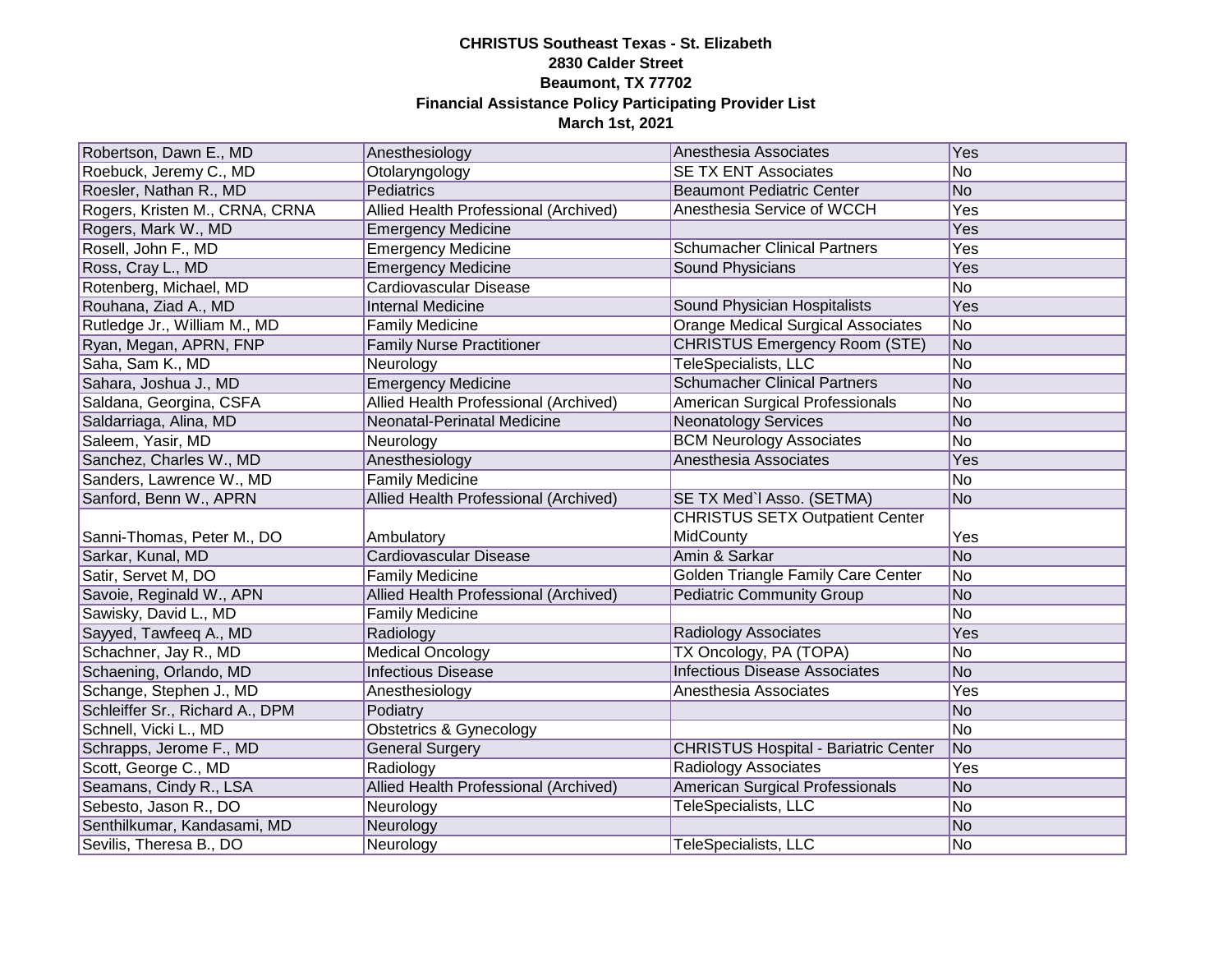| Sharma, Rishika, MD                 | <b>Internal Medicine</b>                      | Sound Physcian Hospitalist TEL              | Yes            |
|-------------------------------------|-----------------------------------------------|---------------------------------------------|----------------|
| Sharp, Larry E., MD                 | <b>Family Medicine</b>                        | <b>Sound Physicians</b>                     | Yes            |
| Sheehan, Brandon D., FNP            | <b>Family Nurse Practitioner</b>              |                                             | N <sub>O</sub> |
| Sherman, Deborah C., MD             | <b>Obstetrics &amp; Gynecology</b>            | SE TX OB-GYN Assocs.                        | N <sub>o</sub> |
| Shobassy, Nezar A., MD              | Gastroenterology                              | Shobassy & Shobassy                         | No             |
|                                     |                                               | Diagnostic Group Integrated Healthcare      |                |
| Siddiqui, Mohammad S., MD           | <b>Pulmonary Disease</b>                      | System                                      | No             |
| Sikes, Jason W., FNP                | Allied Health Professional (Archived)         | Bmt Bone & Joint                            | No             |
| Silva, Fernando E., MD              | <b>Neurological Surgery</b>                   | Golden Triangle Neurocare                   | No             |
| Silva, Marco T., MD                 | <b>Neurological Surgery</b>                   | Golden Triangle Neurocare                   | No             |
| Silver, George D., DPM              | Podiatry                                      |                                             | No             |
| Simmons III, Kenneth D., CRNA, APRN | <b>Certified Registered Nurse Anesthetist</b> | Anesthesia Associates                       | Yes            |
| Simpson, Preston R., MD             | Pathology                                     | <b>Beaumont Pathology Associates</b>        | No             |
| Singh, Geeta, MD                    | <b>Family Medicine</b>                        |                                             | N <sub>o</sub> |
|                                     |                                               | Diagnostic Group Family & Urgent Care       |                |
| Singh, Harrypersad, MD              | Internal Medicine                             | Clinic                                      | lNo.           |
|                                     |                                               | <b>CHRISTUS Southeast Texas</b>             |                |
| Singh, Navdeep, MD                  | Ambulatory                                    | <b>Outpatient Center</b>                    | Yes            |
| Singh, Saurabh, MD                  | <b>Internal Medicine</b>                      |                                             | N <sub>o</sub> |
| Singla, Raj K., MD                  | Ophthalmology                                 | Dr. Singla                                  | N <sub>o</sub> |
| Slack, Tobin A., MD                 | Anesthesiology                                | Anesthesia Associates                       | Yes            |
| Slayton, James L., DO               | <b>Internal Medicine</b>                      |                                             | N <sub>o</sub> |
| Smith, Arthur L., MD                | Radiology                                     | Southeast Texas Imaging, L.L.P              | No             |
| Smith, David B., MD                 | <b>Obstetrics &amp; Gynecology</b>            | SE TX OB-GYN Assocs.                        | N <sub>o</sub> |
|                                     |                                               | <b>Golden Triangle Radiation Oncology -</b> |                |
| Smith, Harry J J., MD               | <b>Medical Oncology</b>                       | Port Arthur                                 | No             |
| Smith, Linda C., MD                 | Physical Medicine & Rehabilitation            |                                             | N <sub>o</sub> |
| Smith, Melissa N., FNP              | Allied Health Professional (Archived)         | SE TX Med'l Asso. (SETMA)                   | No             |
| Smith, Michael L., MD               | Cardiovascular Disease                        | <b>Cardiac Consultants PA</b>               | No             |
| Smith, Xuan N., RNFA                | Allied Health Professional (Archived)         | American Surgical Professionals             | No             |
| Snyder, Michael J., MD              | <b>Colon and Rectal Surgery</b>               |                                             | No             |
| Soberon, Santos M., MD              | <b>Internal Medicine</b>                      | Bmt Int. Medicine & Geriatric Assocs.       | No             |
| Socher, Steven A., MD               | Urology                                       |                                             | No             |
| Sombutmai, Chut, DO                 | Neurology                                     | TeleSpecialists, LLC                        | No             |
| Sonnier, Christian M., MD           | <b>Family Medicine</b>                        | Sound Physicians                            | Yes            |
| Sotolongo, Rodolfo, MD              | Cardiovascular Disease                        | <b>SETCA</b>                                | No             |
| Sperling, Howard E., MD             | Anesthesiology                                | Anesthesia Associates                       | Yes            |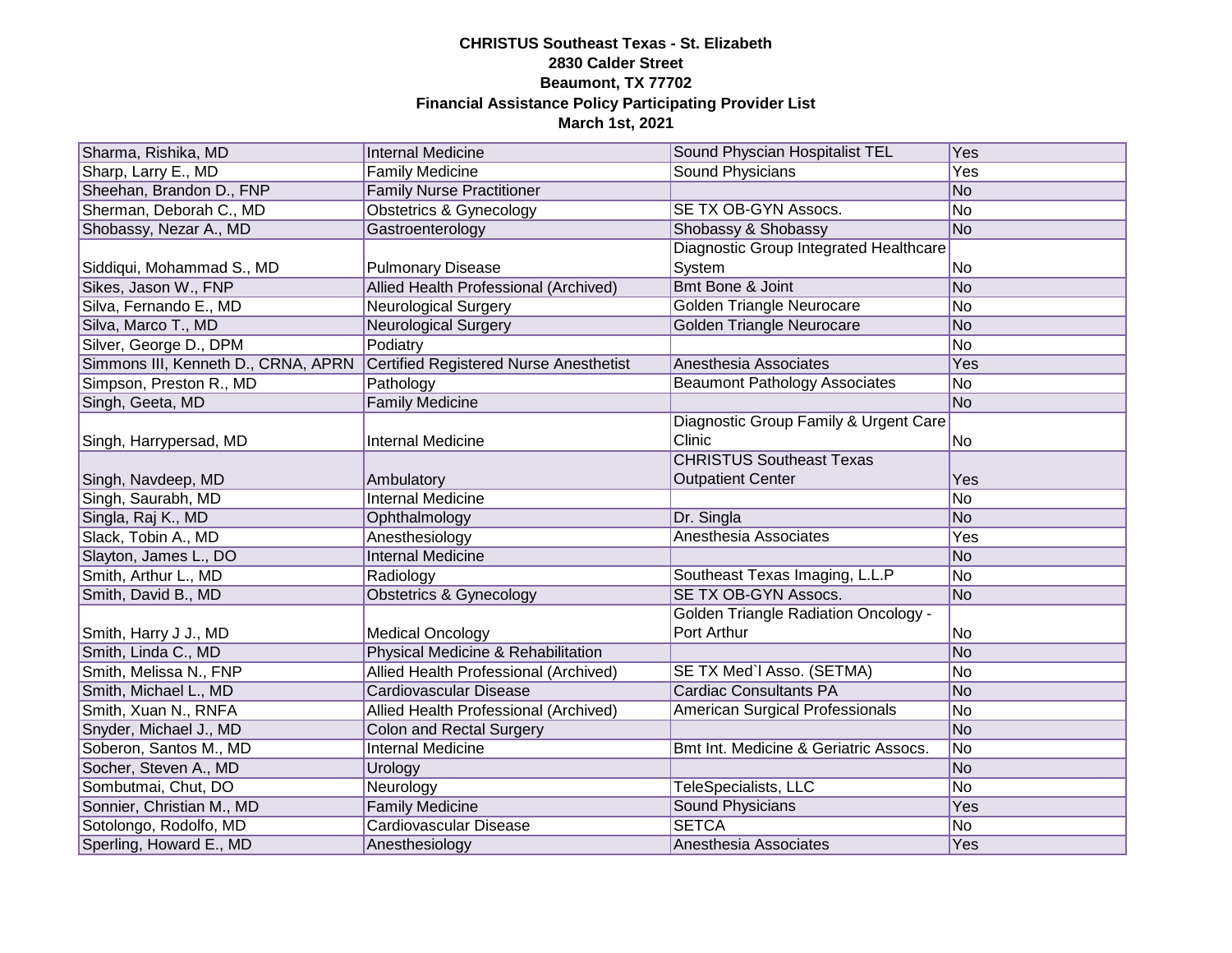| Spindler, Joseph S., MD          | Rheumatology                          |                                        | No             |
|----------------------------------|---------------------------------------|----------------------------------------|----------------|
| Sprott II, Maxie C., MD          | <b>Obstetrics &amp; Gynecology</b>    | Center for Womens Health               | No             |
| Srinanthakumar, Sakuntalai, MD   | <b>Internal Medicine</b>              |                                        | No             |
| St Amand, Pamela A., MD          | Obstetrics & Gynecology               |                                        | No             |
| St. John, Vicky M., APRN         | Allied Health Professional (Archived) | <b>CHRISTUS Emergency Room (STE)</b>   | <b>Yes</b>     |
| Stancoven, Bonni B., CRNA        | Allied Health Professional (Archived) | Anesthesia Associates                  | Yes            |
|                                  |                                       | <b>CHRISTUS Southeast Texas</b>        |                |
| Stanley, Kenneth J., MD          | Ambulatory                            | <b>Outpatient Center Mid County</b>    | Yes            |
| Stanley, Wendi D., APN           | Allied Health Professional (Archived) |                                        | N <sub>o</sub> |
|                                  |                                       | Diagnostic Group Integrated Healthcare |                |
| Stansbury, Lacin L., FNP         | <b>Advanced Nurse Practitioner</b>    | System                                 | No             |
| Stiebel, Victor, MD              | Psychiatry                            | <b>JSA</b>                             | No             |
| Stone, Scott A., MD              | Emergency Medicine                    | <b>CHRISTUS Emergency Room (STE)</b>   | Yes            |
|                                  |                                       | Diagnostic Group Integrated Healthcare |                |
| Stout, Keith B., MD              | <b>Family Medicine</b>                | System                                 | No             |
| Stout, Tammy L., NP              | Allied Health Professional (Archived) | <b>Reliant Physicians of SETX</b>      | N <sub>o</sub> |
| Strahan, Benjamin M., APRN, FNP  | Allied Health Professional (Archived) | <b>Sound Physicians</b>                | Yes            |
| Stubee, Barbara M., MD           | Gynecology                            |                                        | No             |
| Stucker, Clay D., CSFA           | Allied Health Professional (Archived) | American Surgical Professionals        | N <sub>o</sub> |
| Sturrock, Billy D., DDS          | Oral and Maxillofacial Surgery        | Dr. Sturrock                           | No             |
| Suarez Gonzalez, Vivian M., MD   | Neurology                             | TeleSpecialists, LLC                   | No             |
| Sukhavasi, Sambasiva R., MD      | <b>Pulmonary Disease</b>              |                                        | No             |
| Suradi, Yazan Mazen Mohammad, MD | Neurology                             | TeleSpecialists, LLC                   | N <sub>o</sub> |
| Surapaneni, Krishna R., MD       | Ophthalmology                         | Singla Eye Institute                   | No             |
| Suraparaju, Vikram, MD           | <b>Internal Medicine</b>              | Sound Physician Hospitalist            | Yes            |
|                                  |                                       | Metropolitan Cardiology - Dr. Chima    |                |
| Swearingen, Jana L., APRN, FNP   | Allied Health Professional (Archived) | Nwaukwa                                | No             |
| Sweet, Robert L., MD             | Cardiovascular Disease                |                                        | No             |
| Syed, Fahad M., DO               | <b>Emergency Medicine</b>             | <b>CHRISTUS Emergency Room (STE)</b>   | Yes            |
| Talbot, Kevin J., MD             | Ophthalmology                         | Eye Centers of Southeast Texas, LLP    | No             |
| Tang, Daming, MD                 | <b>Internal Medicine</b>              |                                        | Yes            |
| Tarapasade, Sandra, MD           | <b>Internal Medicine</b>              | <b>Concord Medical Group</b>           | Yes            |
| Tariq, Nabil, MD                 | <b>General Surgery</b>                |                                        | N <sub>o</sub> |
| Tavangarian, Kevin R., MD        | <b>Emergency Medicine</b>             |                                        | Yes            |
| Taylor, Kathryn C., CRNA, CRNA   | Allied Health Professional (Archived) | Anesthesia Associates                  | Yes            |
| Taylor, Luis G., MD              | Pediatrics                            | Luis G. Taylor, M.D. PLLC              | No             |
| Tayyem, Alaa Eddin H., MD        | <b>Internal Medicine</b>              | <b>Sound Physicians</b>                | Yes            |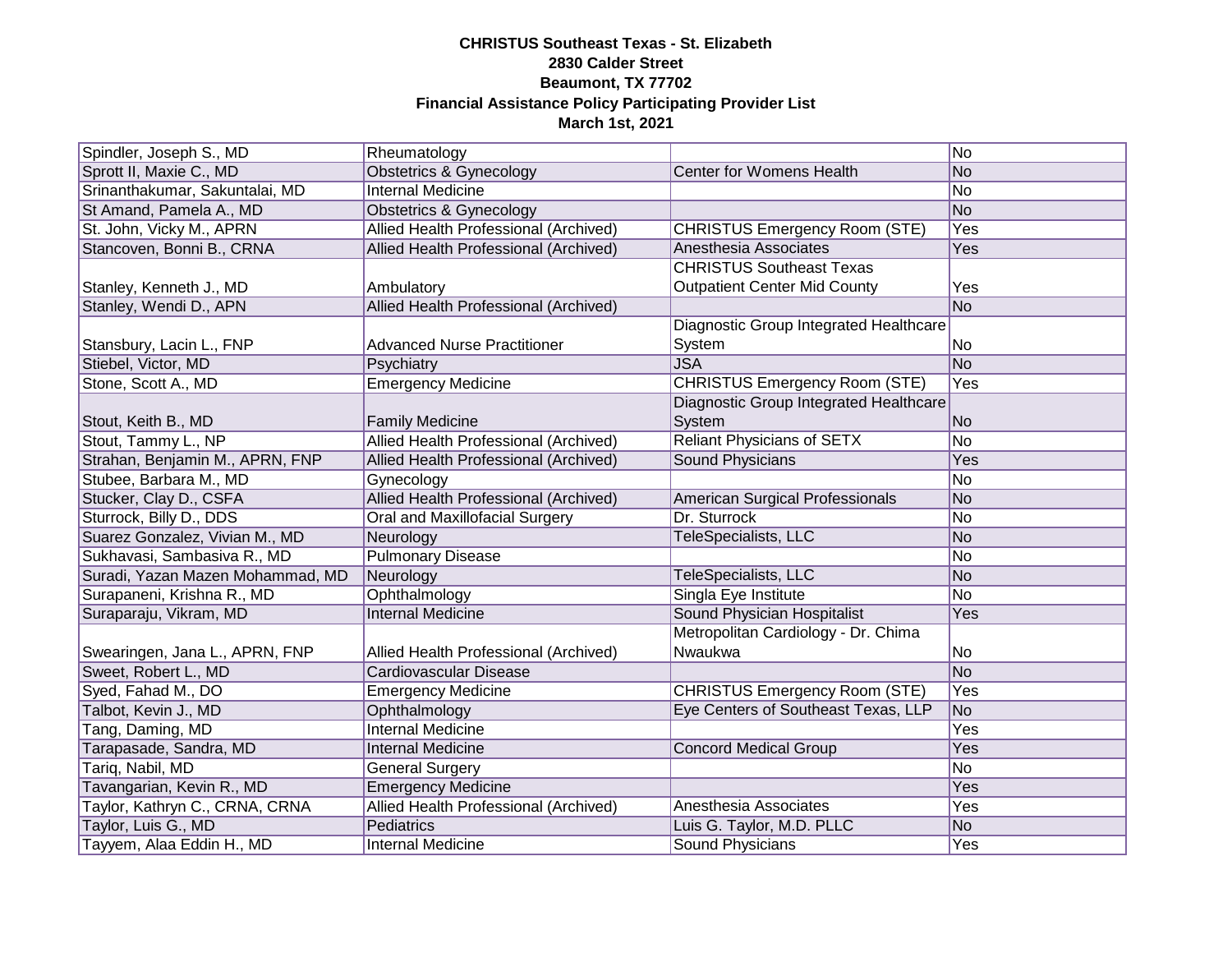| Thayer, Matthew W., RNFA         | Allied Health Professional (Archived)    | <b>CHRISTUS Hospital-St. Mary(Surgery</b> | N <sub>o</sub> |
|----------------------------------|------------------------------------------|-------------------------------------------|----------------|
| Thigpen, Marsha E., MD           | <b>Internal Medicine</b>                 | <b>Gulf Coast Health Center</b>           | No.            |
| Thomas, Michael P., MD           | <b>Internal Medicine</b>                 | SE TX Med'l Asso. (SETMA)                 | No             |
| Thome, Leonard M., MD            | Cardiovascular Disease                   |                                           | No             |
| Thompson, Daniel M., MD          | <b>Orthopedic Surgery</b>                | Bmt. Bone & Joint                         | No             |
| Thompson, Lauree, MD             | Neonatal-Perinatal Medicine              | <b>Neonatology Services</b>               | No             |
| Thornhill, Earle S, MD           | <b>Internal Medicine</b>                 | <b>Reliant Physicians of SETX</b>         | No             |
| Thorpe, Curtis D., MD            | <b>Orthopedic Surgery</b>                | Bmt. Bone & Joint                         | No             |
| Thota, Sujatha N., MD            | <b>Obstetrics &amp; Gynecology</b>       | Center for Womens Health                  | No             |
| Tiffault, Gerard R., MD          | <b>Emergency Medicine</b>                | <b>CHRISTUS Emergency Room (STE)</b>      | Yes            |
| Toledo, Minda L., MD             | Pediatrics                               | <b>Primary Care Pediatrics</b>            | No             |
| Tong, Tao, MD                    | Neurology                                | Telespecialists                           | No             |
| Torres-Barja, lumy, MD           | <b>General Surgery</b>                   | Southeast Texas Surgical Associates       | No             |
| Toups, Dwight Mark M., MD        | <b>Internal Medicine</b>                 | Bmt Adult Medicine, PA                    | No             |
| Townsend, Amy M, MD              | <b>Family Medicine</b>                   | Magnolia Direct Primary Care              | Yes            |
| Tran, Linda, APN, FNP            |                                          | <b>Southeast Texas Infectious Disease</b> | No             |
| Trinh, Hong C., MD               | <b>Family Medicine</b>                   |                                           | No             |
| Trinh, John A., MD               | <b>Internal Medicine</b>                 |                                           | No.            |
| Tull, Jonathan A., MD            | <b>Emergency Medicine</b>                | <b>CHRISTUS Emergency Room (STE)</b>      | Yes            |
| Tuthill, Edward W., MD           | Psychiatry                               | Asana Integrated Medical Group            | N <sub>o</sub> |
| Tyler, Marciana C., AGNP         | <b>Gerontological Nurse Practitioner</b> | SE TX Med'l Asso. (SETMA)                 | No             |
| Udonta, Emem D., MD              | Neurology                                | <b>Medical Neurology</b>                  | No             |
| Updike, Tracie D., MD            | <b>Family Medicine</b>                   |                                           | No             |
| Vadva, Mohamed D., MD            | Gastroenterology                         |                                           | No.            |
| Vaidyanathan, Damodharan, MD     | <b>Internal Medicine</b>                 | <b>Sound Physicians</b>                   | Yes            |
| Vajapey, Geetanjali, MD          | Neurology                                | TeleSpecialists, LLC                      | No             |
| Valka, Jessica M., APN           | Allied Health Professional (Archived)    | Don A Duplin MD                           | No             |
|                                  |                                          | Hospitalist Medicine Physicians of        |                |
| Varanasi, Anju B., MD            | <b>Family Medicine</b>                   | Texas dba Sound Physician                 | Yes            |
| Vartanian, Levon, MD             | <b>Emergency Medicine</b>                | <b>CHRISTUS Emergency Room (STE)</b>      | <b>Yes</b>     |
| Velarde, Robert, MD              | Ambulatory                               |                                           | <b>Yes</b>     |
| Venkatasubba Rao, Chethan P., MD | Neurology                                | <b>BCM Neurology Associates</b>           | No             |
|                                  |                                          | <b>Hospitalist Medicine Physicians of</b> |                |
| Vertil, Cyprien L., MD           | <b>Internal Medicine</b>                 | Texas dba Sound Physician                 | Yes            |
| Vickers, Denise D., CSA          | Allied Health Professional (Archived)    |                                           | No             |
| Vickery, Christopher D., APRN    | <b>Family Nurse Practitioner</b>         | Diagnostic Group                          | No             |
| Victores, Andrew J., MD          | Otolaryngology                           |                                           | No             |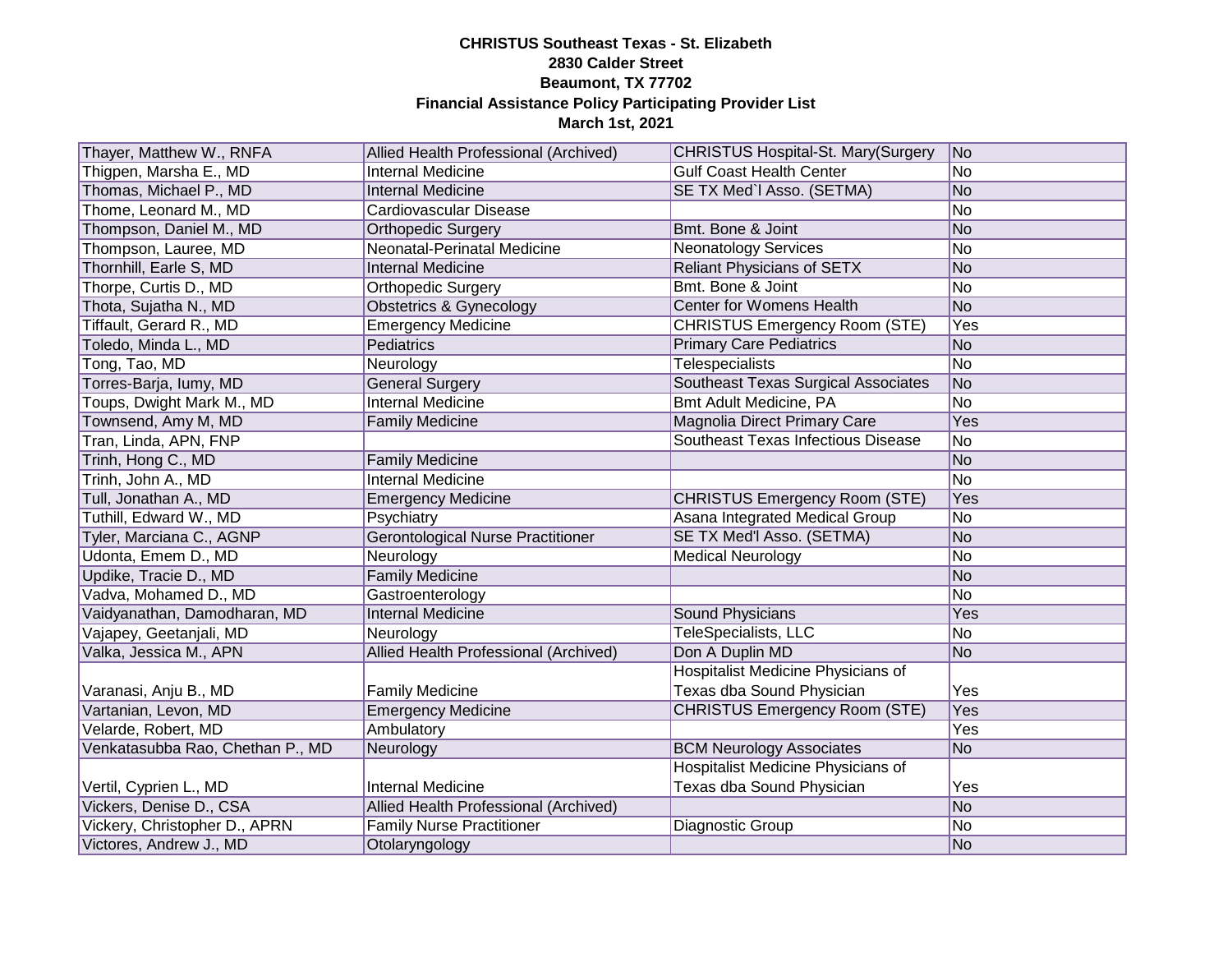| Victores, Ruben D., MD         | <b>Obstetrics &amp; Gynecology</b>    | SE TX OB-GYN Assocs.                       | No             |
|--------------------------------|---------------------------------------|--------------------------------------------|----------------|
| Vidgop, Yelena, MD             | Neurology                             | <b>TeleSpecialists, LLC</b>                | N <sub>o</sub> |
| Vista, Jeff P., MD             | <b>Emergency Medicine</b>             | <b>CHRISTUS Emergency Room (STE)</b>       | Yes            |
| Waddell, Kevin R., MD          | <b>Obstetrics &amp; Gynecology</b>    |                                            | N <sub>o</sub> |
| Wagner-Bijak, Courtney K., FNP | <b>Advanced Nurse Practitioner</b>    | <b>SETX Med'I Asso. (SETMA)</b>            | No             |
| Walker, Deborah A., CSA        | Allied Health Professional (Archived) |                                            | No             |
| Walkes, Austin C., MD          | <b>Family Medicine</b>                |                                            | No             |
| Walpole, Aaron J., MD          | <b>Emergency Medicine</b>             | <b>CHRISTUS Emergency Room (STE)</b>       | Yes            |
| Walters, George R., MD         | Ophthalmology                         | Singla Institute                           | No             |
| Warner, Janet L., APN          | Allied Health Professional (Archived) | <b>CHRISTUS Pain Management</b>            | No             |
| Watson, Rebecca L., MD         | <b>Internal Medicine</b>              | Sound Physician Hospitalist                | Yes            |
| Weaver, Richard E., DDS        | Dentistry                             |                                            | No             |
|                                |                                       | Golden Triangle Foot & Ankle               |                |
| White, Kolby S., DPM           | Podiatry                              | Specialists, P.A.                          | No             |
| Wied, Keith A., DO             | Gastroenterology                      | <b>Texas Digestive Disease Consultants</b> | No             |
| Wilcox Sr, Moses E., MD        | Urology                               |                                            | No             |
|                                |                                       | <b>CHRISTUS Group Preventive Medicine</b>  |                |
| Wilcox, H Douglas D., MD       | <b>Family Medicine</b>                | of Southeast TX                            | N <sub>o</sub> |
| Wilgers, Kenneth, MD           | <b>Family Medicine</b>                |                                            | No             |
| Williams, Henry, MD            | <b>Radiation Oncology</b>             |                                            | No             |
| Williams, Karen L., PAC        | Physician Assistant                   | <b>CHRISTUS Emergency Room (STE)</b>       | Yes            |
| Williams, Keli, CRNA           | Allied Health Professional (Archived) | Anesthesia Associates                      | Yes            |
| Williams, Thomas F., DDS       | Dentistry                             |                                            | No             |
| Willis, Jason J., DPM          | Podiatry                              | Golden Triangle Foot & Ankle               | No             |
| Wilson, Gabriel R., MD         | <b>Emergency Medicine</b>             | <b>CHRISTUS Emergency Room (STE)</b>       | Yes            |
| Wilson, John J., CSA           | Allied Health Professional (Archived) |                                            | No             |
| Winberg, Jana M., MD           | <b>Family Medicine</b>                | Kountze Family Medicine Clinic             | No             |
| Wolff Jr, James D., MD         | Radiology                             | Southeast Texas Imaging, L.L.P             | No             |
| Wolfshohl, Justin J., MD       | <b>Emergency Medicine</b>             | <b>CHRISTUS Emergency Room (STE)</b>       | No             |
| Won, Mai V., MD                | Neurology                             | <b>TeleSpecialists, LLC</b>                | No             |
| Wooten, Eric T, DO             | <b>General Surgery</b>                | Trauma Services - St. Elizabeth            | No             |
| Worley, Kyle E., MD            | Pediatrics                            | <b>Beaumont Pediatric Center</b>           | No             |
| Wu, Guoxin, MD                 | Anesthesiology                        | SETX Anes. (SETA)                          | No             |
| Xintavelonis, Elena, MD        | <b>Internal Medicine</b>              | Diagnostic Group                           | No             |
| Yeates, Meagan L., APRN        | Allied Health Professional (Archived) | <b>CHRISTUS Emergency Room (STE)</b>       | Yes            |
| Young, Cheryl E., NNP          | <b>Advanced Nurse Practitioner</b>    | <b>Neonatology Services</b>                | No             |